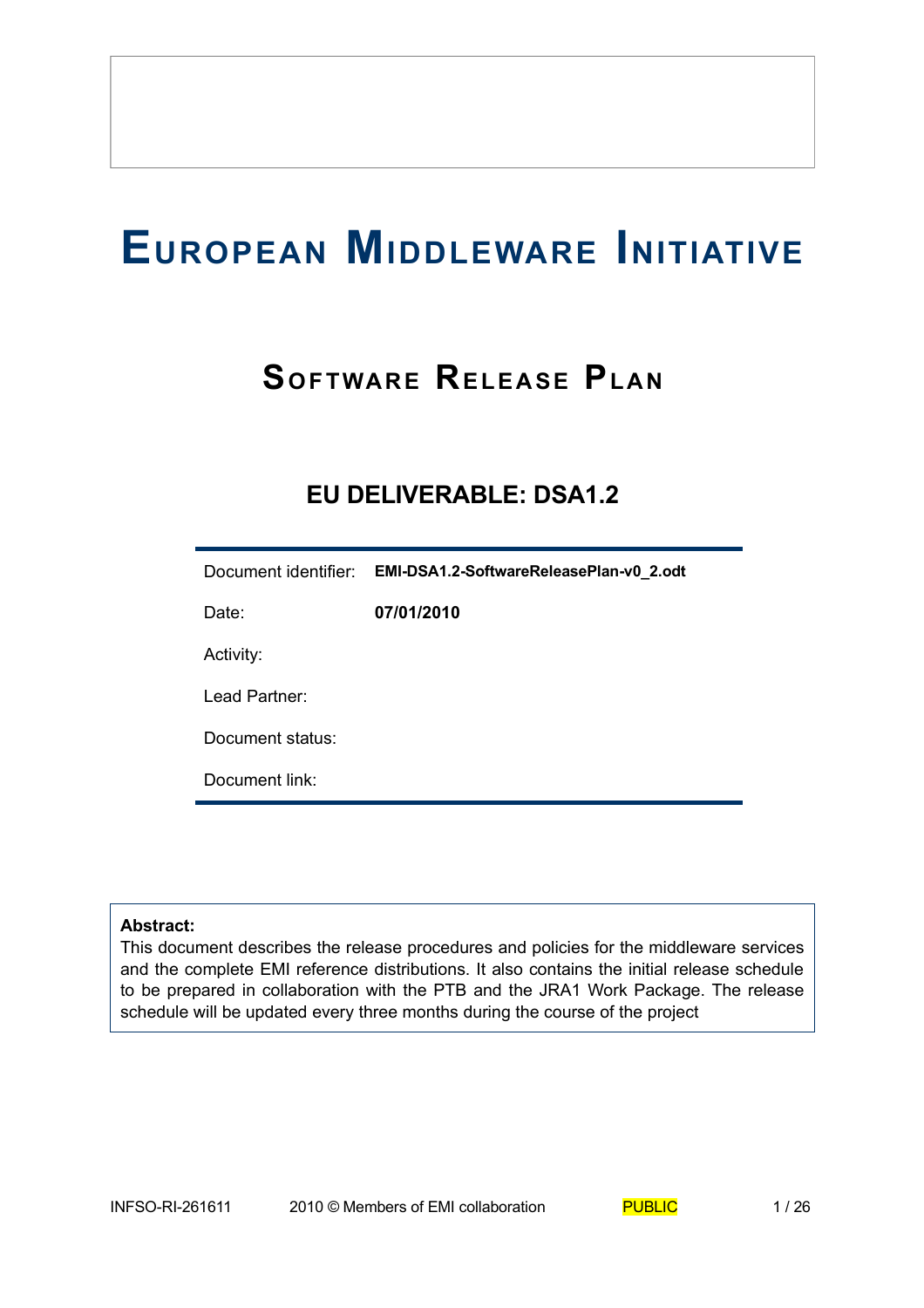#### **SOFTWARERELEASEPLAN**



*Doc. Identifier:* <EMI\_DSA1.2-SoftwareReleasePlan-v0.7.odt> *Date:* 12/11/2010

#### **Copyright notice:**

Copyright (c) Members of the EMI Collaboration. 2010.

See http://www.eu-emi.eu/about/Partners/ for details on the copyright holders.

EMI ("European Middleware Initiative") is a project partially funded by the European Commission. For more information on the project, its partners and contributors please see http://www.eu-emi.eu.

This document is released under the Open Access license. You are permitted to copy and distribute verbatim copies of this document containing this copyright notice, but modifying this document is not allowed. You are permitted to copy this document in whole or in part into other documents if you attach the following reference to the copied elements: "Copyright (C) 2010. Members of the EMI Collaboration. http://www.eu-emi.eu ".

The information contained in this document represents the views of EMI as of the date they are published. EMI does not guarantee that any information contained herein is error-free, or up to date.

EMI MAKES NO WARRANTIES, EXPRESS, IMPLIED, OR STATUTORY, BY PUBLISHING THIS DOCUMENT.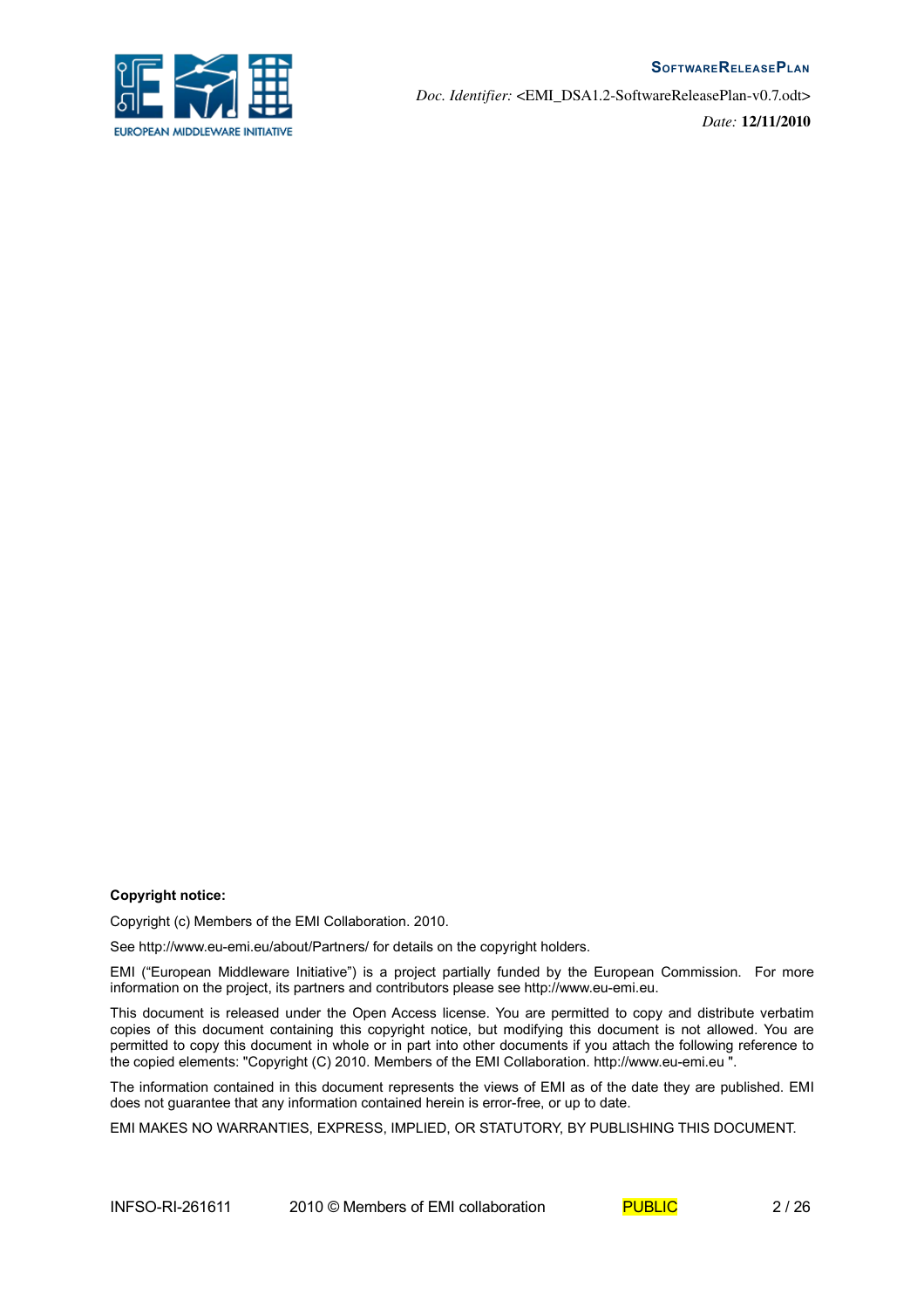#### **SOFTWARERELEASEPLAN**



*Doc. Identifier:* <EMI\_DSA1.2-SoftwareReleasePlan-v0.7.odt> *Date:* 12/11/2010

## **Delivery Slip**

|                    | <b>Name</b>        | Partner /<br><b>Activity</b> | <b>Date</b> | <b>Signature</b> |
|--------------------|--------------------|------------------------------|-------------|------------------|
| <b>From</b>        | Cristina Aiftimiei | <b>INFN/SA1</b>              | 01/07/10    |                  |
| <b>Reviewed by</b> |                    |                              |             |                  |
| <b>Approved by</b> |                    |                              |             |                  |

## **Document Log**

| <b>Issue</b>  | <b>Date</b> | <b>Comment</b>                             | <b>Author / Partner</b> |
|---------------|-------------|--------------------------------------------|-------------------------|
|               | 01/07/2010  | Table of Contents                          | Cristina Aiftimiei      |
| $\mathcal{D}$ | 15/07/2010  | Added Chapter 3                            | Cristina Aiftimiei      |
| $\mathbf{c}$  | 24/10/2010  | Added Release Categories, Release Criteria | Cristina Aiftimiei      |

## **Document Change Record**

| <b>Issue</b>   | Item | <b>Reason for Change</b> |
|----------------|------|--------------------------|
| 1              |      |                          |
| $\overline{2}$ |      |                          |
| $\overline{3}$ |      |                          |
|                |      |                          |
|                |      |                          |
|                |      |                          |
|                |      |                          |
|                |      |                          |
|                |      |                          |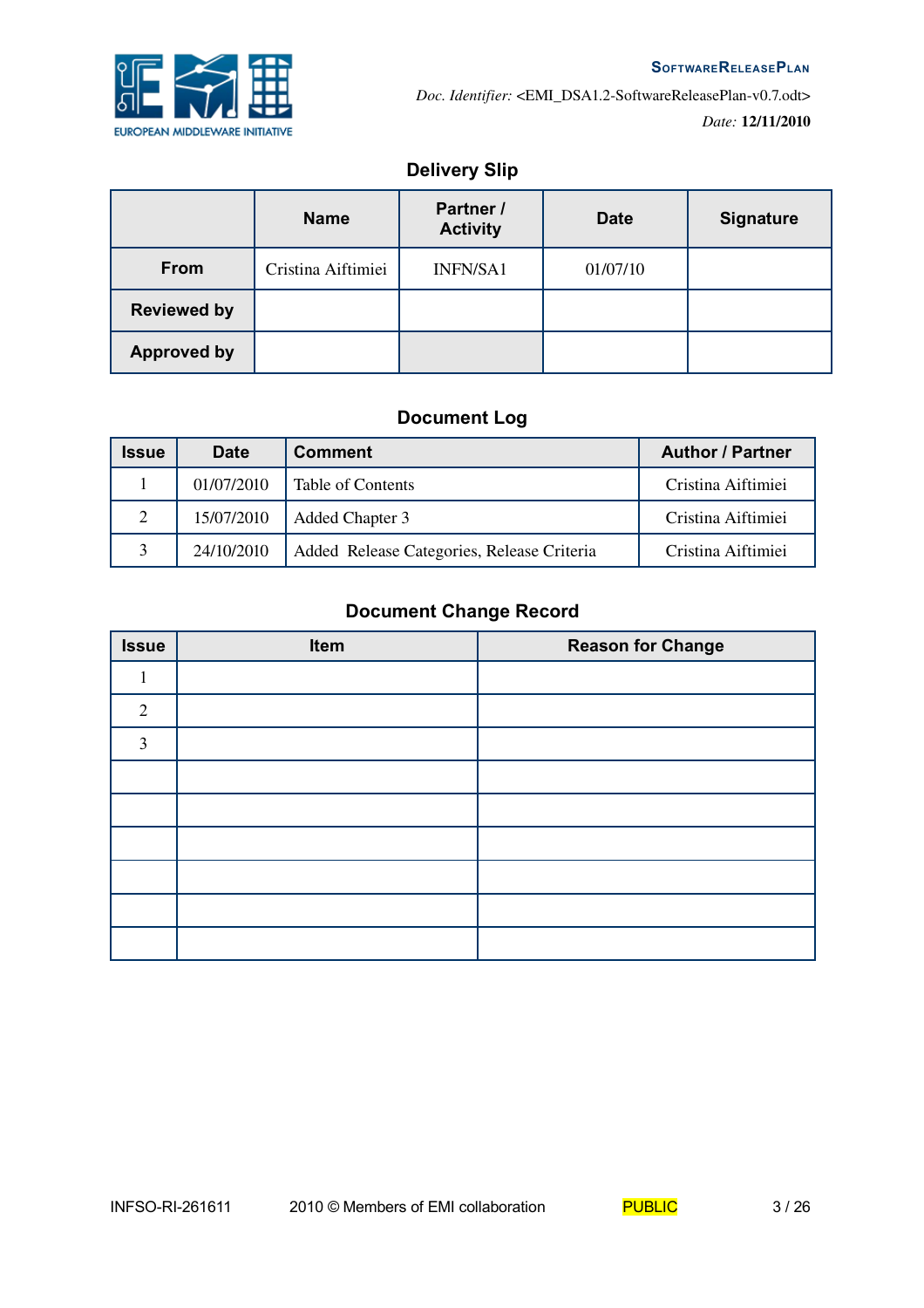

## **TABLE OF CONTENTS**

| 1.           |  |
|--------------|--|
|              |  |
|              |  |
|              |  |
|              |  |
|              |  |
|              |  |
|              |  |
|              |  |
|              |  |
|              |  |
|              |  |
| $\mathbf{4}$ |  |
|              |  |
|              |  |
|              |  |
|              |  |
|              |  |
|              |  |
|              |  |
|              |  |
|              |  |
|              |  |
|              |  |
|              |  |
|              |  |
|              |  |
|              |  |
|              |  |
|              |  |
|              |  |
| 5.           |  |
| 6            |  |

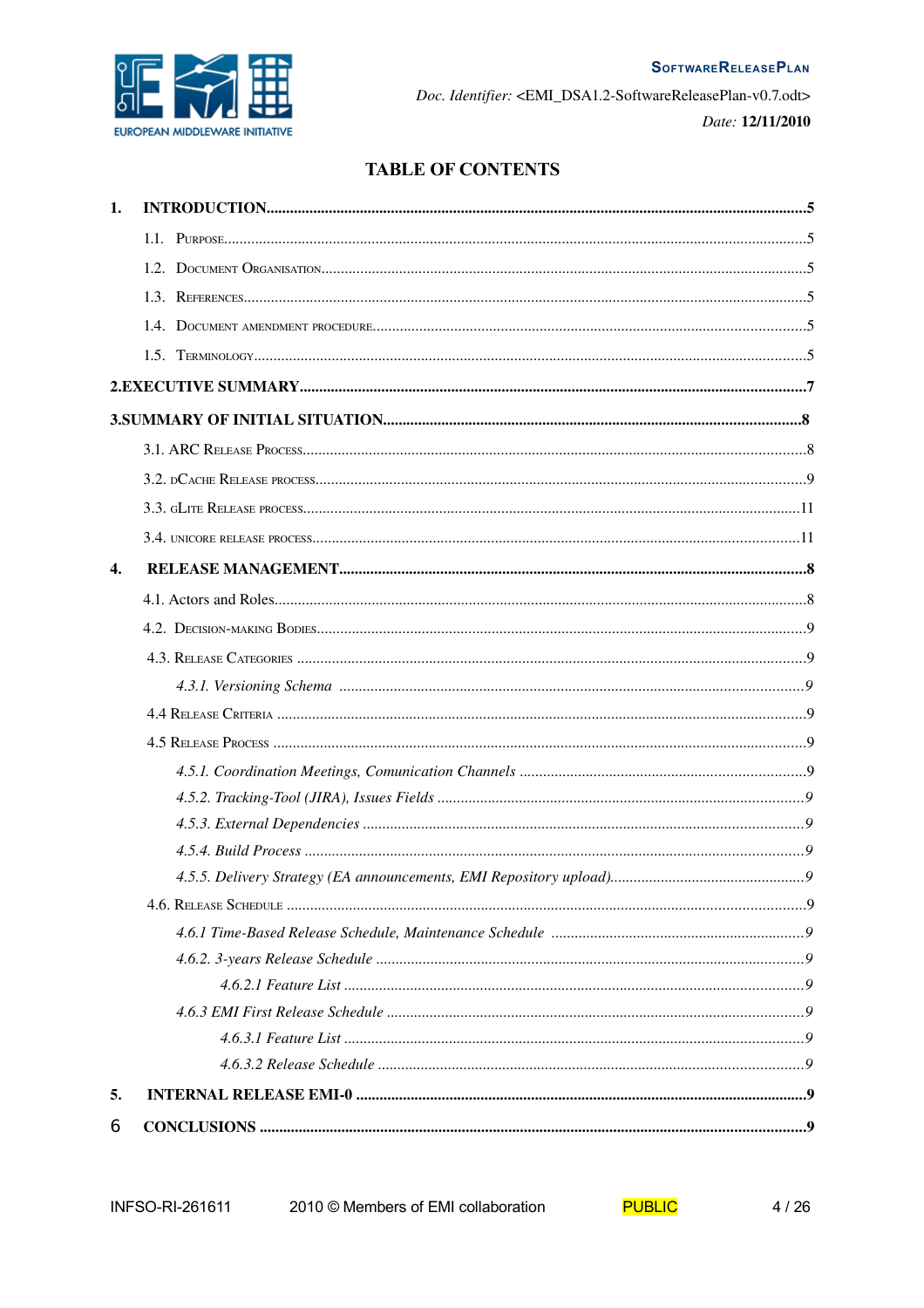#### **SOFTWARERELEASEPLAN**

*Doc. Identifier:* <EMI\_DSA1.2-SoftwareReleasePlan-v0.7.odt> *Date:* 12/11/2010

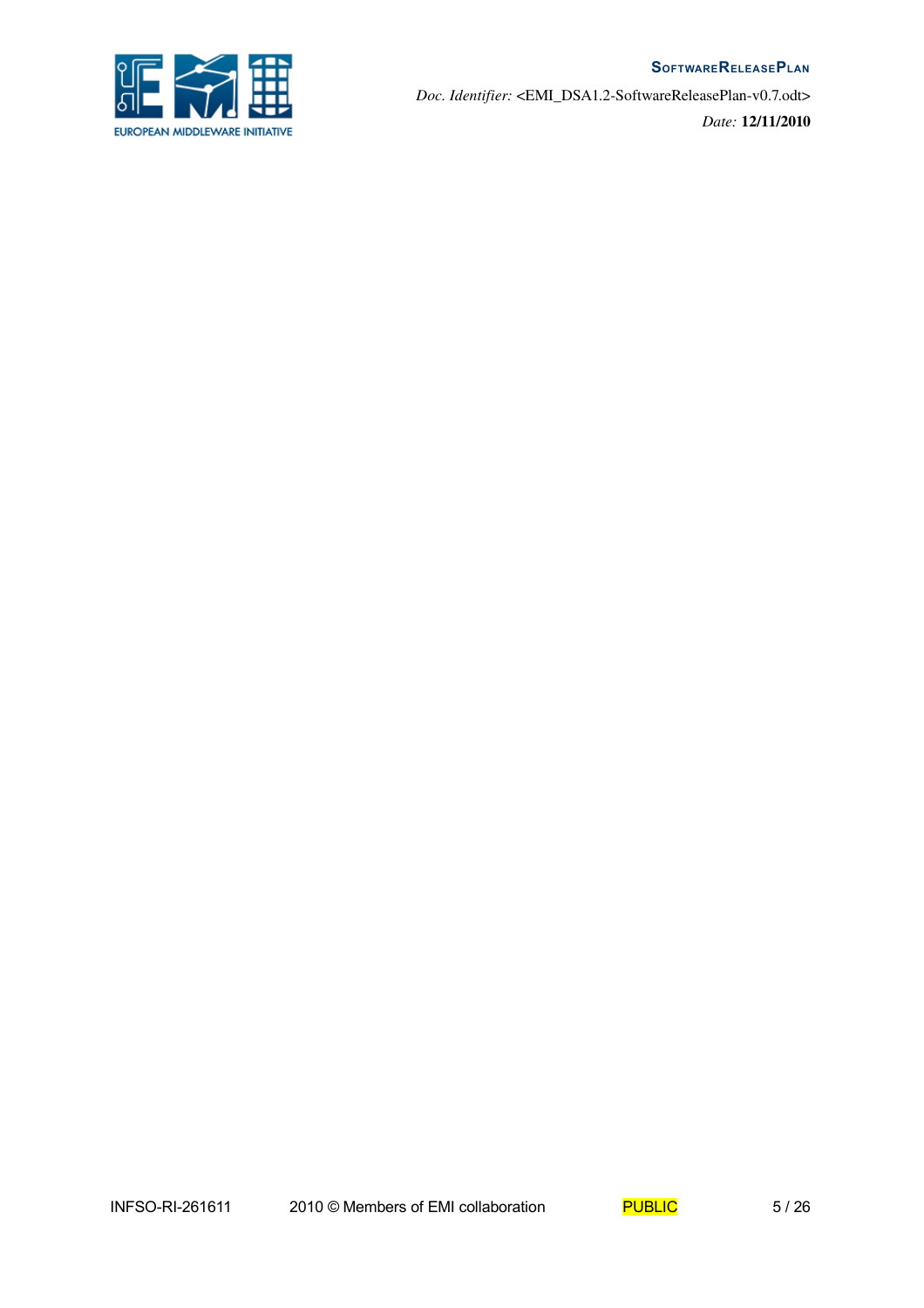

## **1. INTRODUCTION**

#### **1.1. PURPOSE**

*<This section contains a description of the purpose of the document in the context of the EMI project>*

#### **1.2. DOCUMENT ORGANISATION**

*<This section contains a description of how the document is organized and a very brief description of each chapter>*

| R1            |  |
|---------------|--|
| $\mathbf{R2}$ |  |
| R3            |  |
| R4            |  |
| R5            |  |
| <b>R6</b>     |  |
|               |  |
|               |  |

#### **1.3. REFERENCES**

#### **1.4. DOCUMENT AMENDMENT PROCEDURE**

This document can be amended by *<u>sperson or team that can make changes to this document*</u> to any feedback from other teams or people. Minor changes, such as spelling corrections, content formatting or minor text reorganisation not affecting the content and meaning of the document can be applied by the *<u><person or team that can make changes to this document></u> without peer review. Other* changes must be submitted to peer review and to the EMI PEB for approval.

When the document is modified for any reason, its version number shall be incremented accordingly. The document version number shall follow the standard EMI conventions for document versioning. The document shall be maintained in the CERN CDS repository and be made accessible through the OpenAIRE portal.

#### **1.5. TERMINOLOGY**

|         | $\vert$ <xyz> <math>\vert</math> <description and="" if="" needed="" references=""></description></xyz> |              |            |
|---------|---------------------------------------------------------------------------------------------------------|--------------|------------|
| $I = 0$ |                                                                                                         | <b>DUDIT</b> | $\sim$ 100 |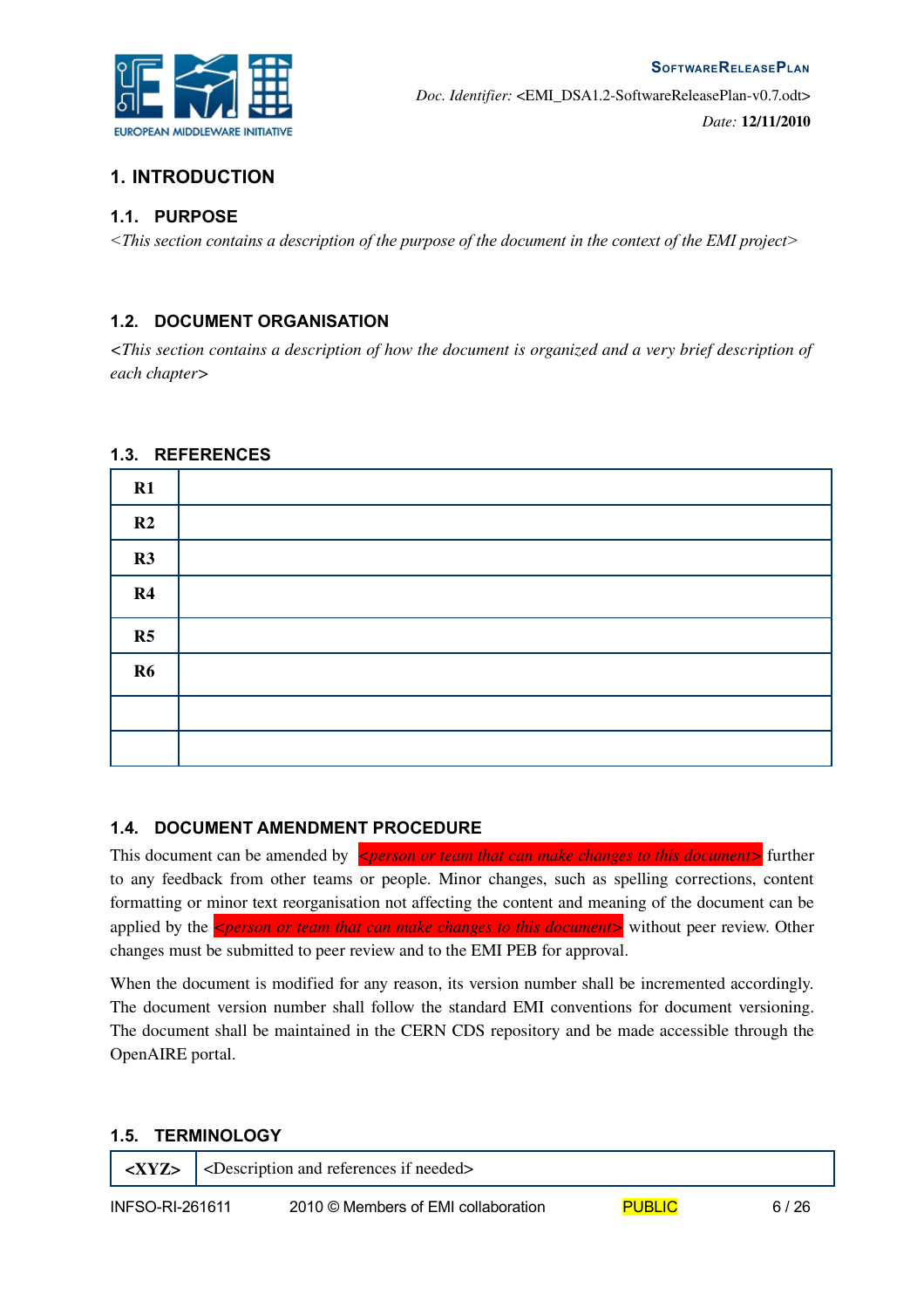#### **SOFTWARERELEASEPLAN**



*Doc. Identifier:* <EMI\_DSA1.2-SoftwareReleasePlan-v0.7.odt> *Date:* 12/11/2010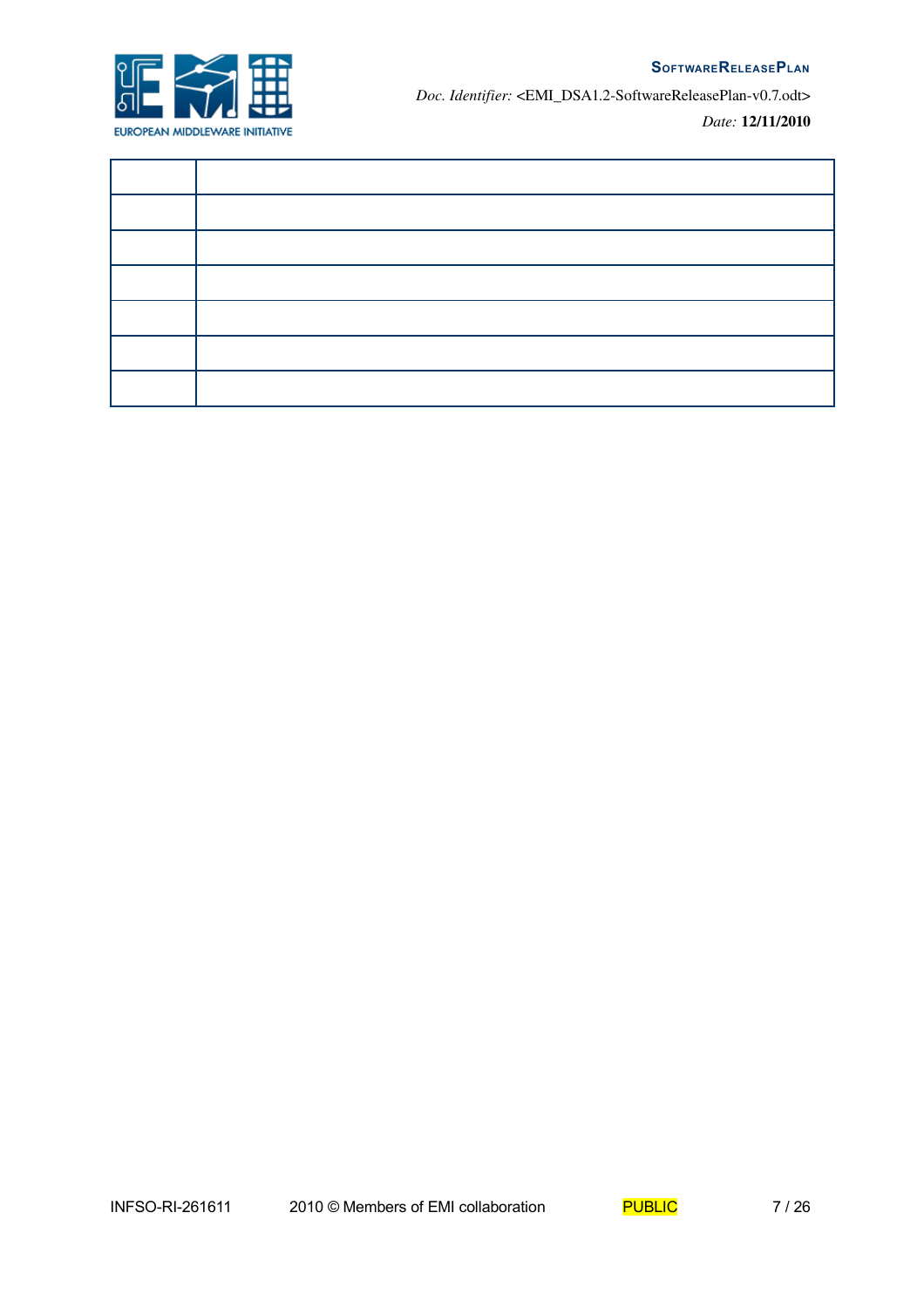

## **2. EXECUTIVE SUMMARY**

*<Highlevel summary of the content of this document. It should provide the reader with information about the structure of the document the most important elements of its content. Max one page.>*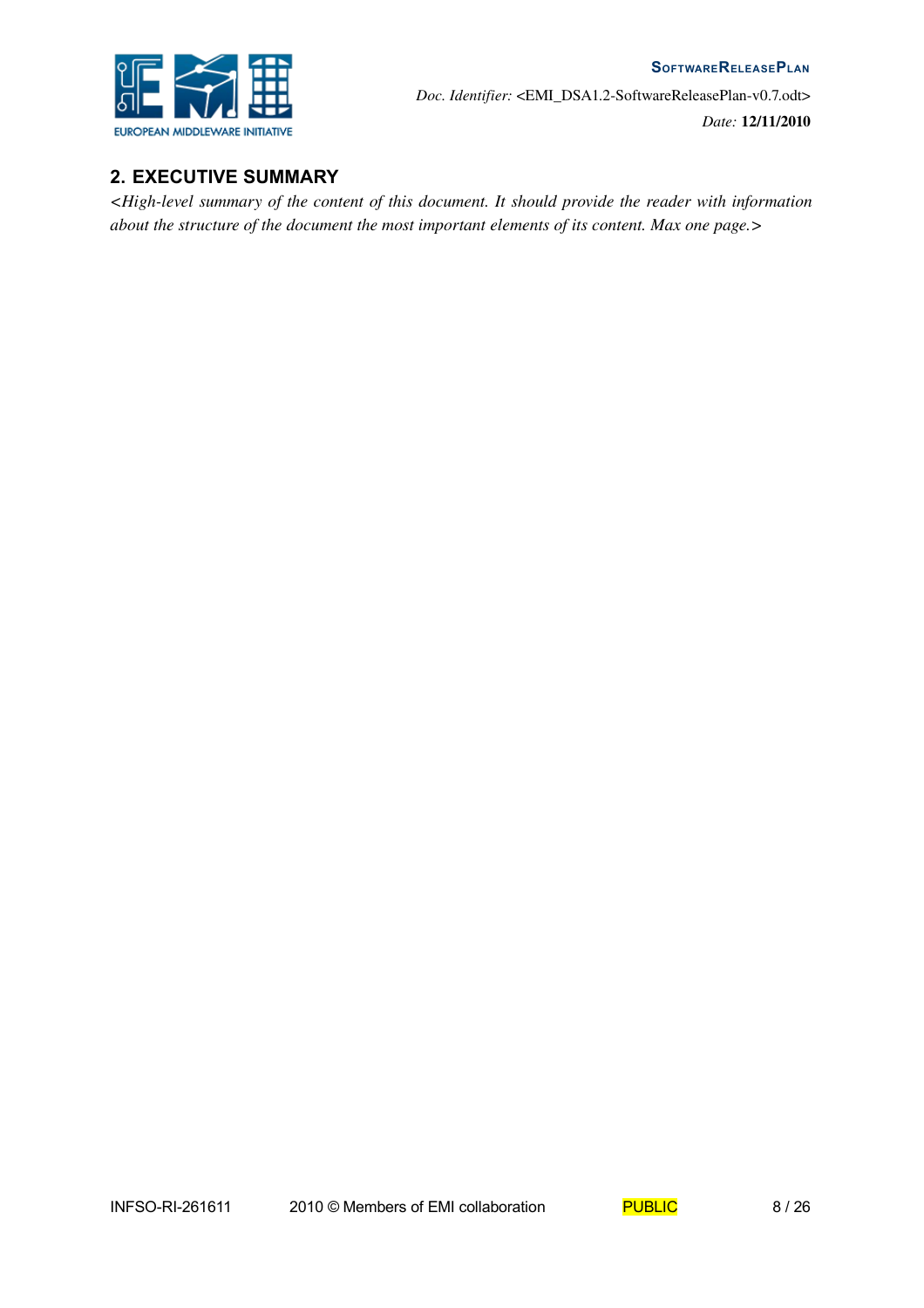

## **3. SUMMARY OF INITIAL SITUATION**

This section presents a short overview of the release processes of the 4 MW providers, ARC, dCache, gLite, UNICORE, that constitute the basis on which the EMI Release process will be developed.

#### **3.1. ARC RELEASE PROCESS**

The Advanced Resource Connector (ARC) middleware, developed by NorduGrid collaboration, is a software solution that uses Grid technologies to enable sharing and federation of computing and storage resources distributed across different administrative and application domains. ARC is used to create Grid infrastructures of various scope and complexity, from campus to national Grids.

This is a summary of the information present at [1] [\(http://wiki.nordugrid.org/index.php/Release\\_management\)](http://wiki.nordugrid.org/index.php/Release_management).

### **3.1.1 Background**

An *ARC release* is defined as a set of source packages AND the corresponding binaries packages on the supported platforms. The source release is defined by an SVN tag. *ARC releases* have been created with the strong emphasis on multiplatform support, Linux distribution independence and recently also extended OS independence (Linux, Windows, Mac, Solaris), non-intrusiveness and ease of operation

#### **3.1.2 Development Environment**

code is kept in svn spread over several svn trees, ARC has a non-monolitic source code tree (svn.nordugrid.org)

Bugzilla is used to report software defects and to act upon them; feature requests are also collected in Bugzilla; bugs, including feature requests are periodically reviewed and prioritized

WIKI [ref [http://wiki.nordugrid.org/\]](http://wiki.nordugrid.org/) is used as a workarea: to collect development plans, technical drafts, release coordination, configuration templates, quick guides, HOWTOs

nordugriddiscuss mailing: high traffic technical list

Ticketing system: an issue tracking system is used to provide user support

Build and testing systems: currently there are two production systems in use to perform automatic nightly builds of several svn areas and to produce binary packages for tagged releases

### **3.1.3 Release Categories**

Major release: longer term planning, 3-6 months preparation, alpha, beta, rcx test releases, introduces new components, featuresobsoletes components, may break backward compatibility

Minor release: planned bugfix release, max one month preparation, no new features, no new components, only fixes, scheduled release

Emergency release: unplanned urgent release to fix a security issue or a critical bug, maximum two weeks preparation

INFSO-RI-261611 2010 © Members of EMI collaboration PUBLIC 9/26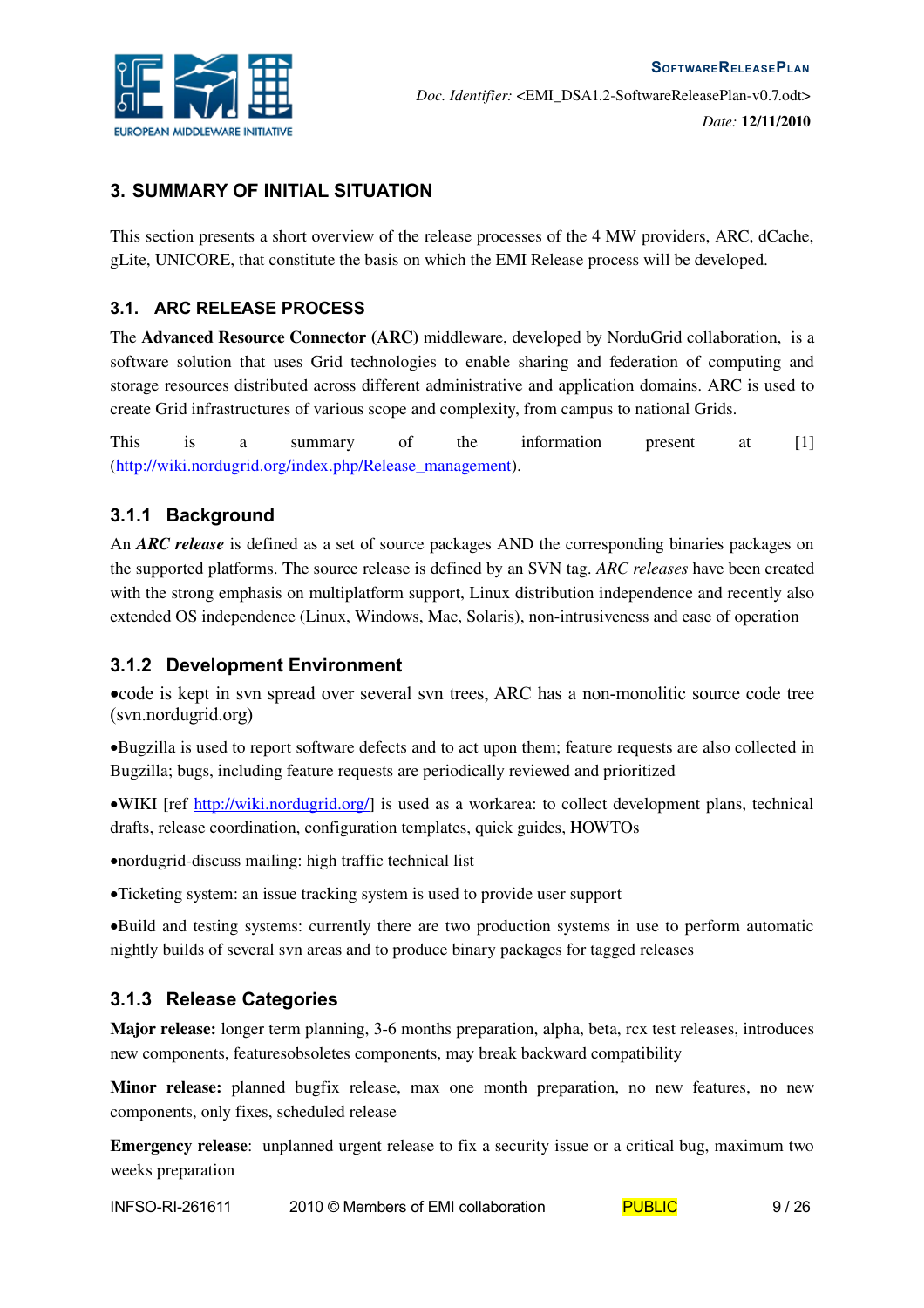

Binary update of a release: sometimes due to a change in the external dependencies ARC releases have to be rebuilt.. This does not affect the ARC source code, no re-taging takes place, only new binaries are buil and it can happen for both major, minor or emergency releases

### **3.1.4 Workflow**

#### **3.1.4.1 Scheduled release procedure:**

Major or minor releases follow a scheduled release procedure: The contents of major ARC releases are trying to follow a high level ARC development roadmap

Planning phase (community process): prioritizing open bugs to be fixed; collecting requests for new features (only for major release);

Decision phase: decision takes into account the status (maturity) of release candidate components, the release content is defined in terms of components and bugs to be fixed; supported platforms decided

Preparation of the release: creation of the release branch, documentation updates, release notes, release candidate(s) are created from the branch

Testing: Release candidate is deployed on the test infrastructure where the test suits are executed

Release is ready if: All the critical bugs recorded in the bugzilla are closed; functionality decided in planning phase is successfully tested on the release candidate; Binary packages are available for all supported platforms; Documentation reflecting changes from the previous release is in place

#### **3.1.4.2 Emergency Release Procedure:**

Applied when running into a MAJOR ISSUE: a software defect considered critical or a security whole was discovered

the reporting of the MAJOR ISSUE can happen through several channels: bugzilla, mailing list, direct contact to core coordination group members

The emergence release is being prepared:

Emergency release is ready, the process can't take more time than two weeks

### **3.2. DCACHE RELEASE PROCESS**

dCache a system for storing and retrieving huge amounts of data, distributed among a large number of heterogenous server nodes, under a single virtual filesystem tree with a variety of standard access methods. Depending on the Persistency Model, dCache provides methods for exchanging data with backend (tertiary) Storage Systems as well as space management, pool attraction, dataset replication, hot spot determination and recovery from disk or node failures.

### **3.2.1 Background**

*Time Based Releases:* dCache is moving away from feature based releases towards Time Based Releases. As the name already implies, this essentially means that it will be better in predicting when a release is being published. The drawback is that features which don't make it into the repository till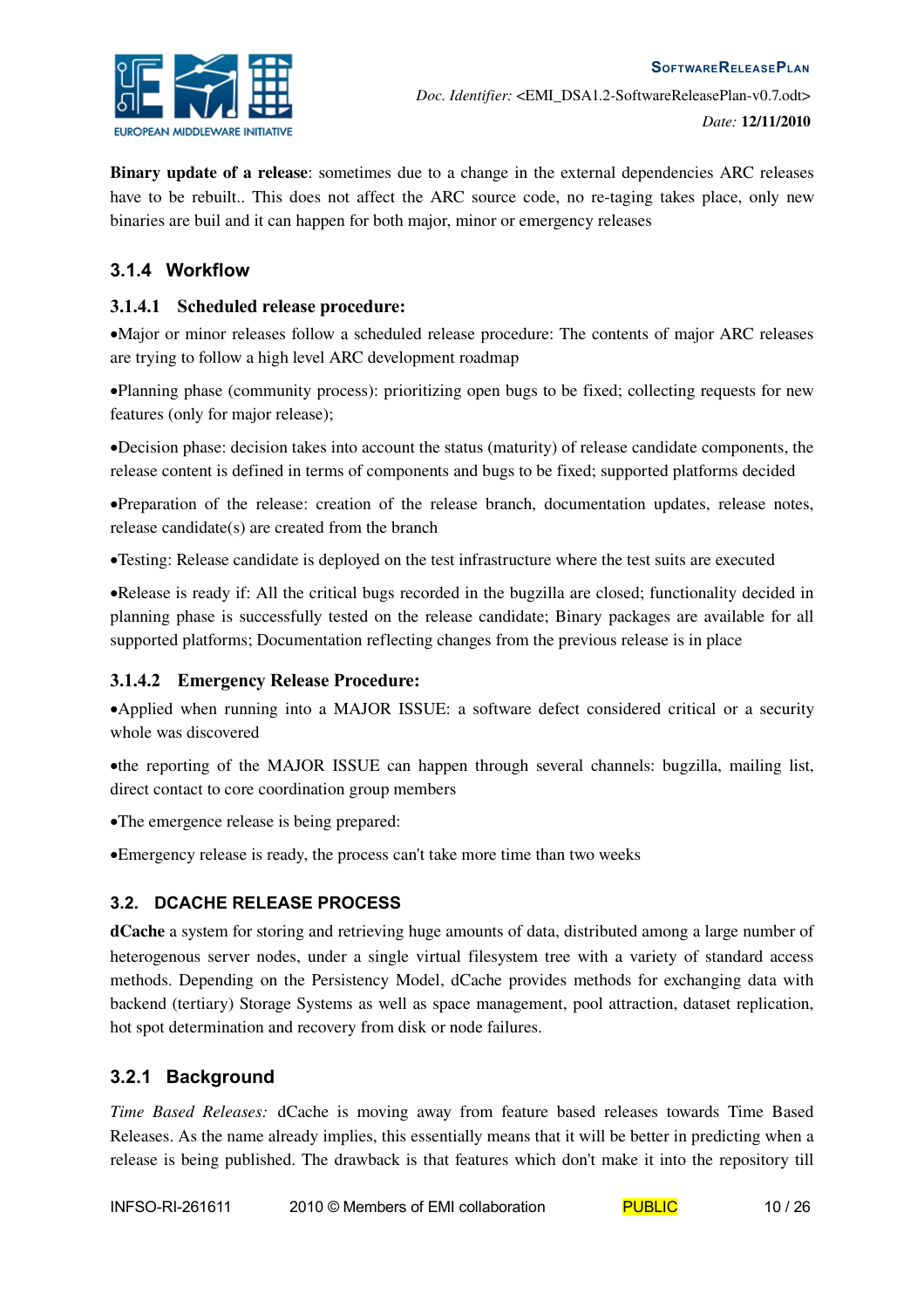

some time before the release is due, just won't be part of that release. The advantage is that sites can do better planning in upgrading and that the synchronization with distributors is eased.

## **3.2.2 Development Environment**

for version control code is kept in SVN: [\(http://svn.dcache.org/dCache/\)](http://svn.dcache.org/dCache/)

**•RT** is used to keep track of software defects and to act upon them; feature requests are also collected in RT bugs [reference http://rt.dcache.org/Ticket/Display.html]

WIKI (reference )http://trac.dcache.org/projects/dcache/wiki] is used as a workarea: to collect development plans, technical meetings, release coordination, documentation links

Build and testing systems: currently the Hudson build&test system [reference [http://svn.dcache.org/build/\]](http://svn.dcache.org/build/) is used to perform automatic and on-demand builds and to produce binary (rpm) and source (tgz, pkg) packages for tagged releases

#### **3.2.3 Release Categories**

dCache follows a two dimensional release system. Every couple of months it is produced a feature release. Feature releases have version numbers 1.9.x-1, where x is a positive integer. Each feature release is followed up by a number of maintenance releases containing bug fixes or high priority feature tweaks. Maintenance releases for release 1.9.x-1 have version numbers 1.9.x-y, for y being an integer larger than 1.

Recommended Releases: At any point in time, dCache.org will recommend a particular release that should be used on production systems. Other releases are considered stable, however care should be taken as such releases have only received limited amount of public testing or are outdated.

Golden Release: One release is declared a "golden release" that means it is supported for a long period, in the order of a year or more. For golden releases there are strict rules concerning the patches which are allowed. (e.g. no new features)

#### **3.2.4 Workflow**

Two weeks before the release is declared to be cut, the repository is closed and no check-in is allowd anymore. At the same time, start testing.

Once a developer has done Unit Testing the code will be submitted to Review Board. Here the other developers can and should have a look at this code. Code has to be reviewed by at least one of the other developers and can be committed to the trunk branch as soon as all the developers who reviewed it mark it to be shipped. When code is committed commit hooks automatically build dCache, dcap and srm client. On error an email is sent to the developer who made the last commit. With the last successful build the yum repositories are updated and the rpms automatically installed on some machines.

If the code is intended to go into production branch the developer has to send a merge request to the Release Manager. Only the Release Manager can submit code to stable branches. A stable branch is any SVN branch from which releases are made.

INFSO-RI-261611 2010 © Members of EMI collaboration PUBLIC 11 / 26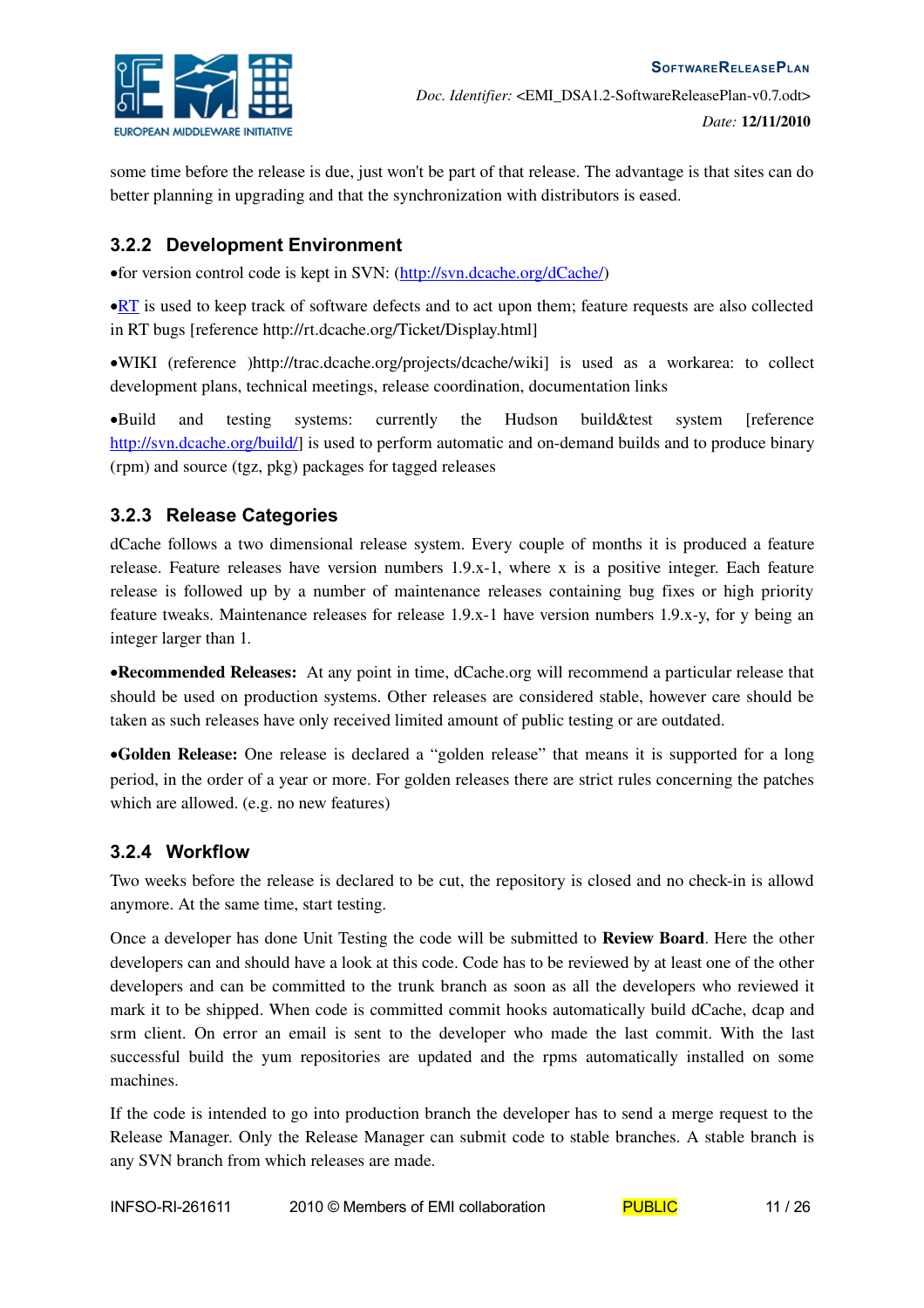

#### **3.3. GLITE RELEASE PROCESS**

gLite is the next generation middleware for grid computing. Born from the collaborative efforts of more than 80 people in 12 different academic and industrial research centers as part of the EGEE Project, gLite provides a framework for building grid applications tapping into the power of distributed computing and storage resources across the Internet.

## **3.3.1 Background**

#### [reference [https://edms.cern.ch/document/973115\]](https://edms.cern.ch/document/973115)

gLite uses a 'continuous release process' which was defined and optimized during EGEE-II and EGEE-III projects. The guiding principle of this approach is to manage independent updates in isolation from one another, allowing each to progress through the full software life-cycle without interference. This has proven to bring numerous benefits, particularly in accelerating the adoption of important changes which can be properly prioritized and which are not held back by other unrelated updates. In this model there is a baseline release to which updates are continuously added.

#### **3.3.2 Development Environment**

[reference [https://twiki.cern.ch/twiki/bin/view/EGEE/DevelopersGuide\]](https://twiki.cern.ch/twiki/bin/view/EGEE/DevelopersGuide)

code is kept in CVS. The gLite CVS repository is hosted by the  [CERN Central CVS Service](http://cvs.web.cern.ch/cvs/) [reference]

Savannah [reference] is used to report software defects, to act upon them, and as release tracking tool;

WIKI [reference  [https://twiki.cern.ch/twiki/bin/view/EGEE/EGEEgLite\]](https://twiki.cern.ch/twiki/bin/view/EGEE/EGEEgLite) is used as a workarea: to collect development plans, technical drafts, release coordination, configuration templates, quick guides, HOWTOs

 $emailing-lists: project-eu-egee-midlleware-emt is used for developers discussions and announcements;$ weekly EMT [reference] telephone conferences are held for discussions on gLite Release Schedule, assess bug priorities.

Ticketing system: GGUS ticketing system is used to provide user support [reference]

Build and testing system:  [ETICS](https://twiki.cern.ch/twiki/bin/view/EGEE/ETICS)  (eInfrastructure for Testing, Integration and Configuration of Software) is used to manage every aspect of the software development workflow, i.e. build, release and testing [ref [Etics documentation\]](https://twiki.cern.ch/twiki/bin/view/ETICS/WebHome)

### **3.3.3 Release Categories**

[reference [https://edms.cern.ch/document/1041827/1\]](https://edms.cern.ch/document/1041827/1)

*(to add in Terminology or reference on PT)*

A PT will produce two different types of releases: internal and production. A *production release* is an update to a node-type (definition ??) and is considered production ready. An *internal release* is an update to individual, certified components that are made available to other product teams. The word 'internal' here denotes being internal to gLite, rather than internal to the Product Team.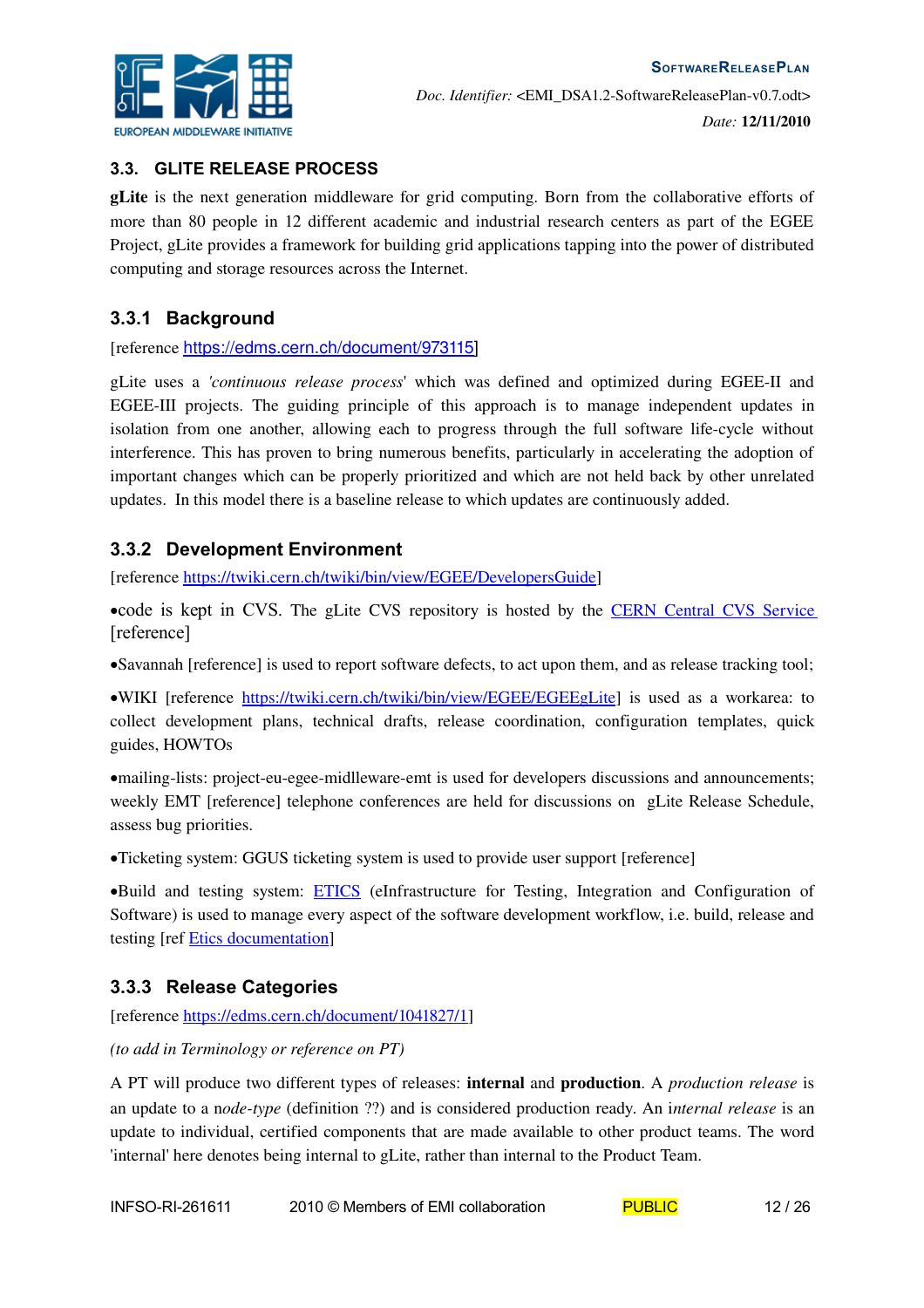

Internal Releases – are initialized via a traditional Savannah patch. However, instead of being released to production, it will instead serve as input to node-type production patches. A modification will be required to Savannah to ensure that such patches are identifiable.

**Production Releases** - is an update to a self-contained product, typically node-type based, that will be deployed onto the production infrastructure. The product will typically contain a number of components that have been released internally by other product teams, however, it is the product team releasing the complete product to production that is ultimately responsible and accountable for that release.

#### **3.3.4 Workflow**

An overall description of the new gLite release process can be found in the EGEE-III gLite Product [Team Release Process](https://edms.cern.ch/document/1041827/1) [reference] document. The process is based on product teams being entirely responsible for their products (development, testing, integration and release). The Product Team Release Process [reference [https://twiki.cern.ch/twiki/bin/view/EGEE/ProdInt\]](https://twiki.cern.ch/twiki/bin/view/EGEE/ProdInt) consists on:

•Creating Patches and Metapackages: PTs create in Savannah [ref] *metapackage patches*, if there are new metapackage versions, or i*nternal patches*, if there are new package versions that are not part of any PT metapackage but that are needed by other PTs

•Certification and Tests: are under the PTs responsibility, following instructions on "How to certify a patch within a Product Team" guide [ref]. PTs should fill a certification report [ref [https://twiki.cern.ch/twiki/bin/view/Main/CertReportTemplate\]](https://twiki.cern.ch/twiki/bin/view/Main/CertReportTemplate); beta-repositories are created

•Verification: tests reports are verified and all the basic tests are run.

• Staged roll-out: Only for metapackage patches Staged-Rollout repositories are created and SR-sites  $(EA – definition in glossary?)$ [ref] are announced. SR-sites write reports on results of their tests

•Production: Only for metapackage patches. The packages are copied from the beta repositories directly to production. Release notes must be prepared for every new release of a gLite product. The patches are released as part of an Update. An Update is a group of patches released in Production.

#### **3.4. UNICORE RELEASE PROCESS**

UNICORE (Uniform Interface to Computing Resources) offers a ready-to-run Grid system including client and server software. UNICORE makes distributed computing and data resources available in a seamless and secure way in intranets and the internet.

#### **3.4.1 Background**

UNICORE in EMI is a set of Client (UCC, HiLA) and Server (core, UVOS) packages, all available for Windows, Linux/UNIX and MacOS. The currently supported versions are: UCC 6.3.1, released on 07/07/2010; HiLA 2.0.0, released on 21/04/2010; core-server 6.3.1, released on 27/04/2010; UVOS 1.3.3, released on 30/03/2010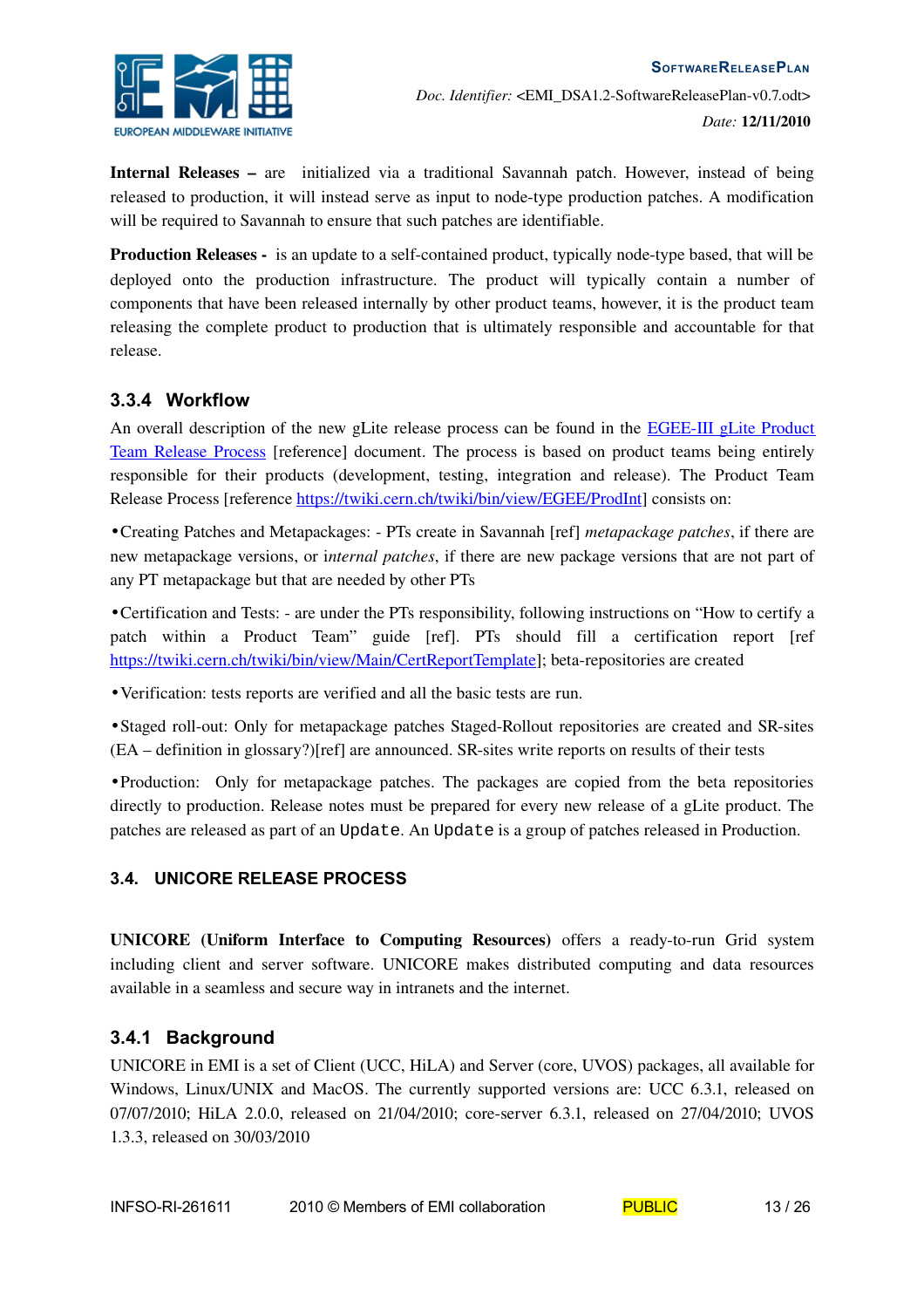

### **3.4.2 Development Environment**

[reference TD]

•code is kept in SVN, hosted by [SourceForge](http://sourceforge.net/) [reference [http://unicore.svn.sourceforge.net/viewvc/unicore\]](http://unicore.svn.sourceforge.net/viewvc/unicore), with a mailing-list (*unicore-cvs-commits*) receiving notification on each commit, including detailed diffs.

• As tracker system the one offered by **[SourceForge](http://sourceforge.net/)** [reference http://sourceforge.net/tracker/? group\_id=102081] is used to report bugs, patches, feature requests.. Notification about tracked issues on the *unicore-notification* mailing-list.

WIKI [reference http://sourceforge.net/apps/mediawiki/unicore/index.php?title=Main\_Page] is used as a workarea: to collect development plans, quick guides for users, admins, developers, FAQs.

•Mailing-lists - used for developers discussions (*unicore-devel*) and release announcements (*unicoreannounce*).

Build and test systems: [Atlassian Bamboo](http://unicore-dev.zam.kfa-juelich.de/bamboo/start.action;jsessionid=1ththaa1402c1) is used to manage the build & test process.

### **3.4.3 Release Categories**

Regular releases of UNICORE core components (core servers, workflow, ucc, Eclipse client) are performed at a schedule of approximately three months. The release process combines a t*imebased release* method with *continuous release* one, trying to release approximately every three months. If there are no changes, like bugs solved or improvements there's no release. The benefit of having a new release has to outweigh the work associated with it.

To ADD

### **3.4.4 Workflow:**

•a new version of a component is built and tested thoroughly by the developers and any additional "inhouse" testers

•the "release candidate" of the component is made available for download on public repository (not SourceForge). It is announced on development mailing list (unicore-devel) and to other stakeholders, e.g. projects.

• there is a 10 working days "voting period"

•in case of bug reports, these are fixed, and the release candidate is updated.

•if no objections are raised and no (further) critical bugs have been reported, the software is released on SourceForge repository.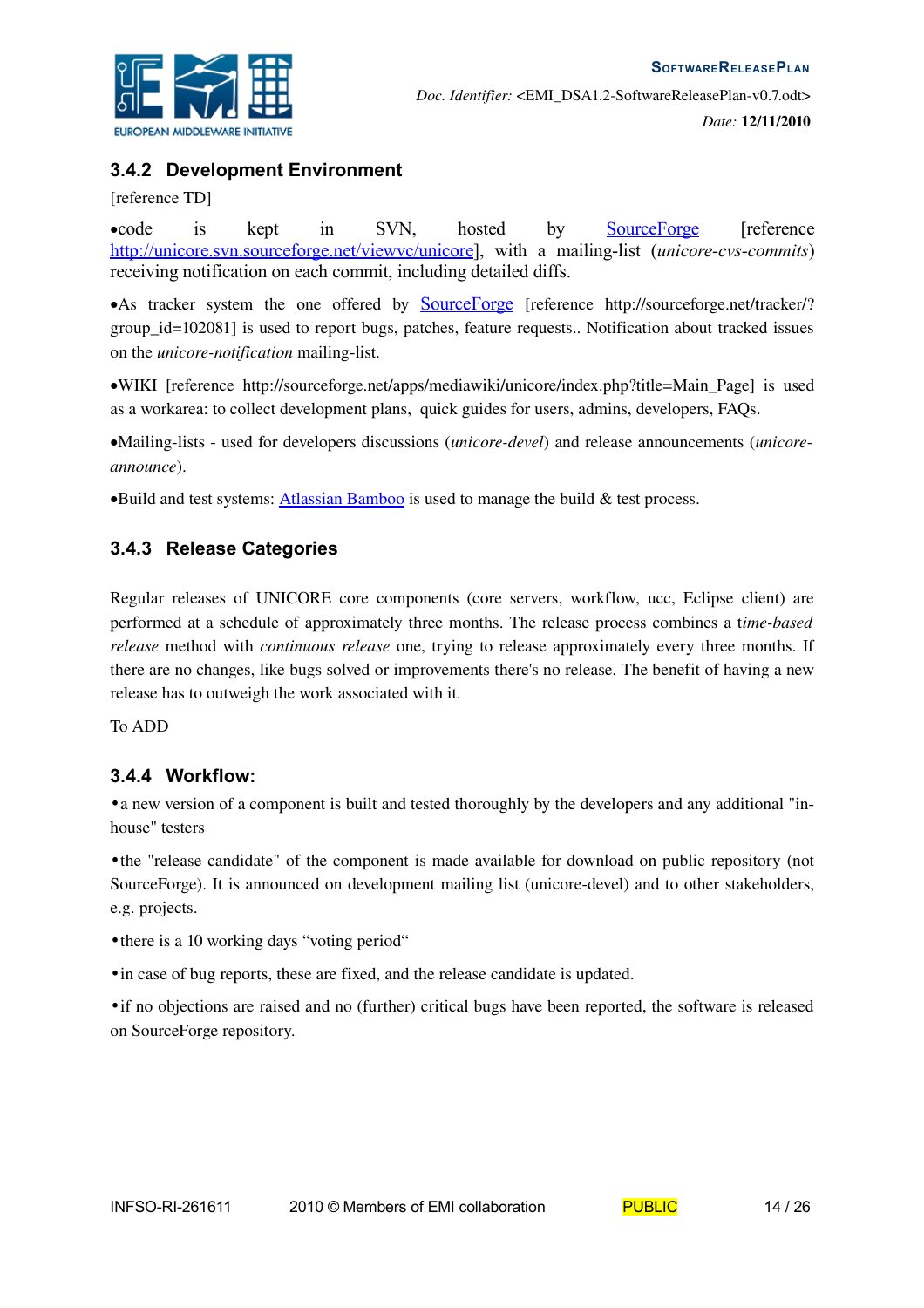

## **4. EMI RELEASE MANAGEMENT**

#### **4.1. ACTORS AND ROLES**

Developer - is responsible for the maintenance of a particular part of the codebase, which includes fixing bugs and adding new features to software components. They can belong to one or more Product Teams, depending on the components they are developing

Product Team (PT) – small teams of software developers, fully responsible for the successful release of a particular software product (or group of tightly related products) compliant with agreed sets of technical specification and acceptance criteria. The individual Product Teams are requested to execute the necessary processes and procedures and respect established requirements and priorities as globally defined and endorsed by the EMI project executive and technical leadership.

Product Team Leader (PTL) - responsible for managing a specific PT, for the design, development, support and maintenance of specific products

Software Quality Control Leader (SOCL) - responsible for the Software Quality Control layer, which ensures both SQA and SQAP are being followed by the development teams. All the releases of EMI components need to satisfy well-defined certification and validation criteria before being included in a stable EMI distribution, sufficient to guarantee to a high degree of confidence that all EMI products meet or exceed the requirements set by EGI and that no regression are introduced.

Technical Area Coordinator: the members of the Project Technical Board responsible for the overall coordination of each of the four technical areas: compute, data, infrastructure and security areas. The TACs are responsible to define together with the relevant Product Team Leaders the technical strategy of their area. They are also responsible to define together with the TD and the other TACs the overall project technical plans. The TAC are proposed by the PD and the TD and approved by the CB.

Release Manager: - responsible for overall coordination. Main duties include: assure the good functioning of the release process, manage release delivery and scheduling, chair the EMT and ensure that its agenda reflects all relevant issues of the day.

#### **4.2. DECISION-MAKING BODIES**

Engineering Management Team (EMT) - lead by the Release Manager and composed of the PTLs (or duly appointed representatives), a QA representative, a Security representative, representatives of the Operations teams of the major infrastructures (EGI, PRACE, etc.) and invited experts as necessary. It manages the release process and the "standard" changes, that is all the changes that are pre-approved based on established policies and do not need to be individually approved by the PEB or the PTB, like: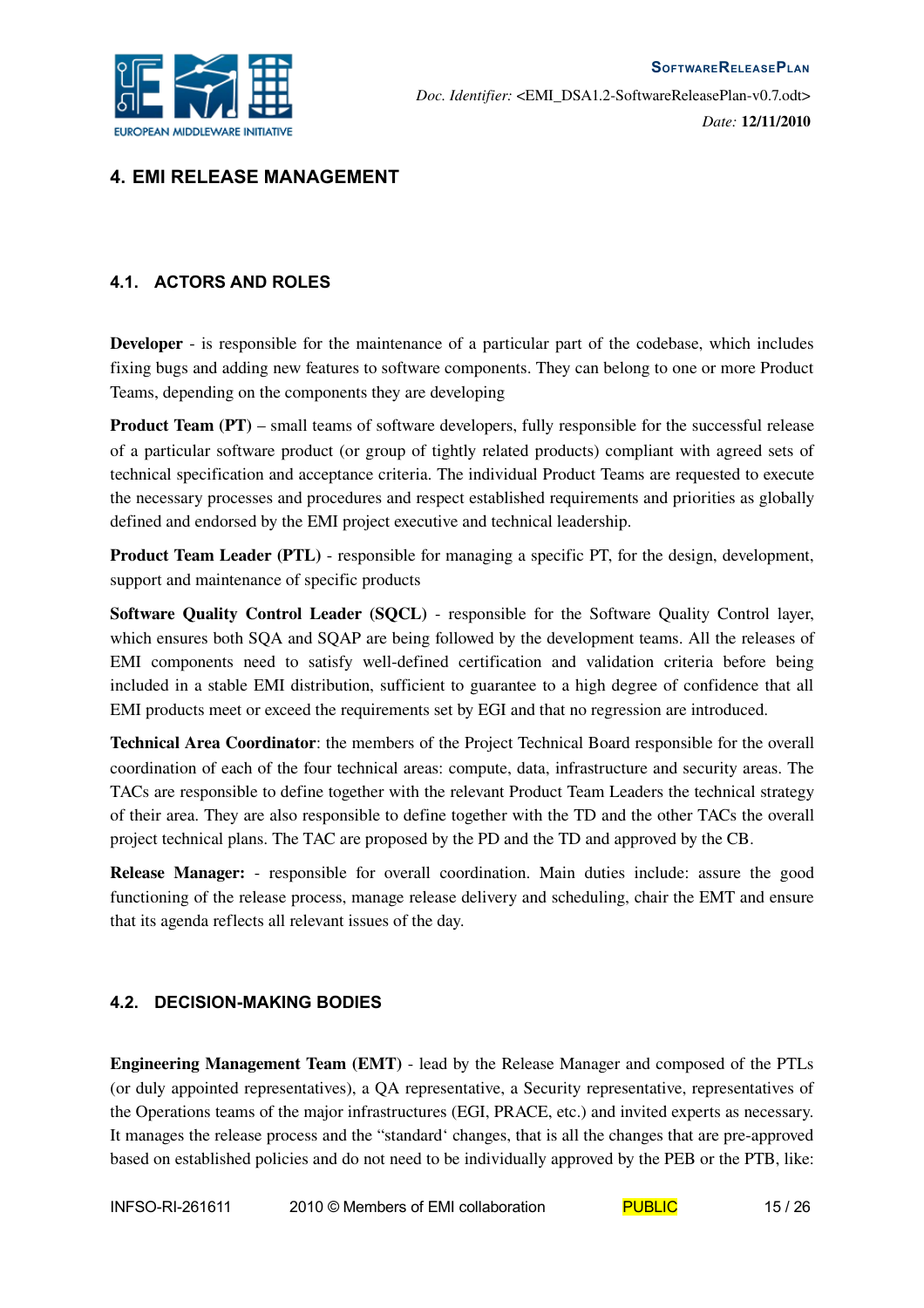

software defects triaging and prioritization, technical management of releases, integration issues, and user support request analysis.

Project Technical Board (PTB) - led by the TD and composed of the Technical Area Leaders and a representative and is responsible to assist the TD in defining the technical vision of the project and deciding on specific technical issues. The PTB members are the coordinators of the project Technological Areas.

Project Executive Board (PEB) responsible to assist the Project Director in the execution of the project plans and in monitoring the milestones, achievements, risks and conflicts within the project. It is led by the PD and is omposed of the Work Package Leaders, the Technical Director and the Deputy Technical Director.

#### **4.3. RELEASE CATEGORIES**

The EMI distribution will be organized in periodic major releases, tentatively delivered once a year, providing a good balance between the conflicting requirements of stability and innovation.

An EMI major release is characterized by well-defined interfaces, behavior and dependencies for all included components, available on a predefined set of platforms. What is included in a new EMI major release is defined by the PTB and the implementation of the plan is coordinated by JRA1.

Backward-incompatible changes to the interface or to the behavior of a component that is part of the EMI distribution can be introduced only in a new EMI major release. Changes to interfaces that are visible outside the node where the component runs (e.g. a WSDL) need to be preserved even across major releases, according to end-of-life policies to be defined on a case-by-case basis.

The availability of a new major release of EMI does not automatically obsolete the previous ones and multiple major releases may be supported at the same time according to their negotiated end-of-life policies.

#### **4.3.1 Components Releases**

An EMI distribution includes all the components that are developed within the project and that have reached production quality. Within an EMI major release, only one version of a given component is maintained. Four types of releases have been identified for a given component:

•Major Release: A major release for a component is characterized by a well-defined interface and behavior, potentially incompatible with the interface or behavior of a previous release. New major releases of a component can be introduced only in a new major release of EMI. The contents of a new major release are endorsed by the PTB and included in the project technical plan. The implementation is coordinated by JRA1.

•Minor Release: A minor release of a component includes significant interface or behavior changes that are backwards-compatible with those of the corresponding major release, but it can include new functionality or roll-ups of sets of software fixes not previously released as dedicated revisions. New

INFSO-RI-261611 2010 © Members of EMI collaboration PUBLIC 16/26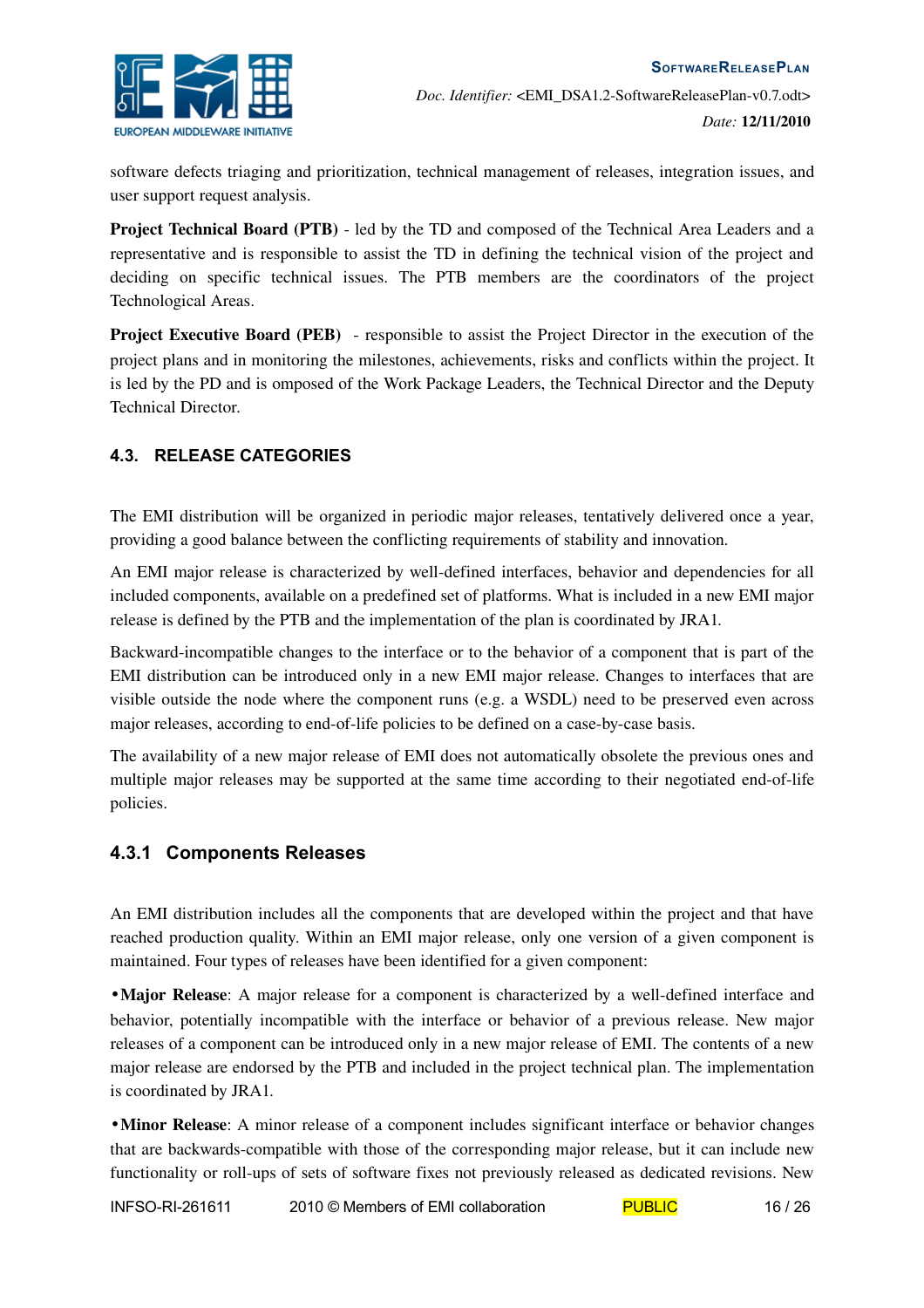

minor releases of a component can be introduced in an existing major release of EMI. The contents of a new minor release are endorsed by the PTB and included in the project technical plan. The implementation is coordinated by JRA1. If the release is going to be introduced in an existing major release of EMI, the implementation is also supervised by SA1 in order to guarantee that the production quality and the backwards-compatibility are preserved. It is expected that minor releases will be made available a few times per year.

•Revision Releases: A revision release of a component includes changes fixing specific defects found in production and represents the typical kind of release of a component during the lifetime of an EMI major release. It cannot include new functionality or change the nominal expected behaviour of the components. Revision releases will be made available very frequently and user will be able to decide whether to apply the revision or not based on the existing impact of the defects on their activities.

•Emergency Releases: An emergency release of a component includes changes fixing only highimpact, high-severity bugs like security issues and can follow special shortened release procedures. Emergency releases are made available as needed.

The type of release is reflected in the version of the corresponding package(s), as described bellow.

### **4.3.2 Versioning Schema**

One of the EMI objectives, stated in the DoW, is the inclusion of EMI software products into standard repositories and open source Linux distributions (like Fedora, Ubuntu, etc), with the estimated target of 80% of the client components, selected services based on requirements.

In order to achieve this objective one important activity is to follow some of the main Linux distributions Packaging Guidelines like "Fedora Packaging Guidelines" [R#: [http://fedoraproject.org/wiki/PackagingGuidelines\)](http://fedoraproject.org/wiki/PackagingGuidelines) and "Debian Policy Manual" [R# : http://www.debian.org/doc/debian-policy/).

The EMI Packaging and Releasing Guidelines [R#:link to [https://twiki.cern.ch/twiki/bin/view/EMI/EmiSa2PackagingReleasingGuidelines\]](https://twiki.cern.ch/twiki/bin/view/EMI/EmiSa2PackagingReleasingGuidelines) prepared by SA2 in collaboration with SA1 should be used b the PTs when preparing their components.

Some of the guidelines are summaries bellow:

*Fedora/RHEL*:

Package Naming

•Dash '-' must be used as delimiter of name parts, no underscore ' ' nor plus '+' are allowed

•Even if they differ by case, package names conflicting with already existing ones are not allowed

•The SPEC file name should be %{name}.spec

•Subpackages such as doc, devel, etc. should be named with the main name and must use dash '' as a delimiter. Examples are ssl-devel, httpd-doc.

•Modules:

◦PERL modules should have a name with 'perl' prepended

INFSO-RI-261611 2010 © Members of EMI collaboration PUBLIC 17 / 26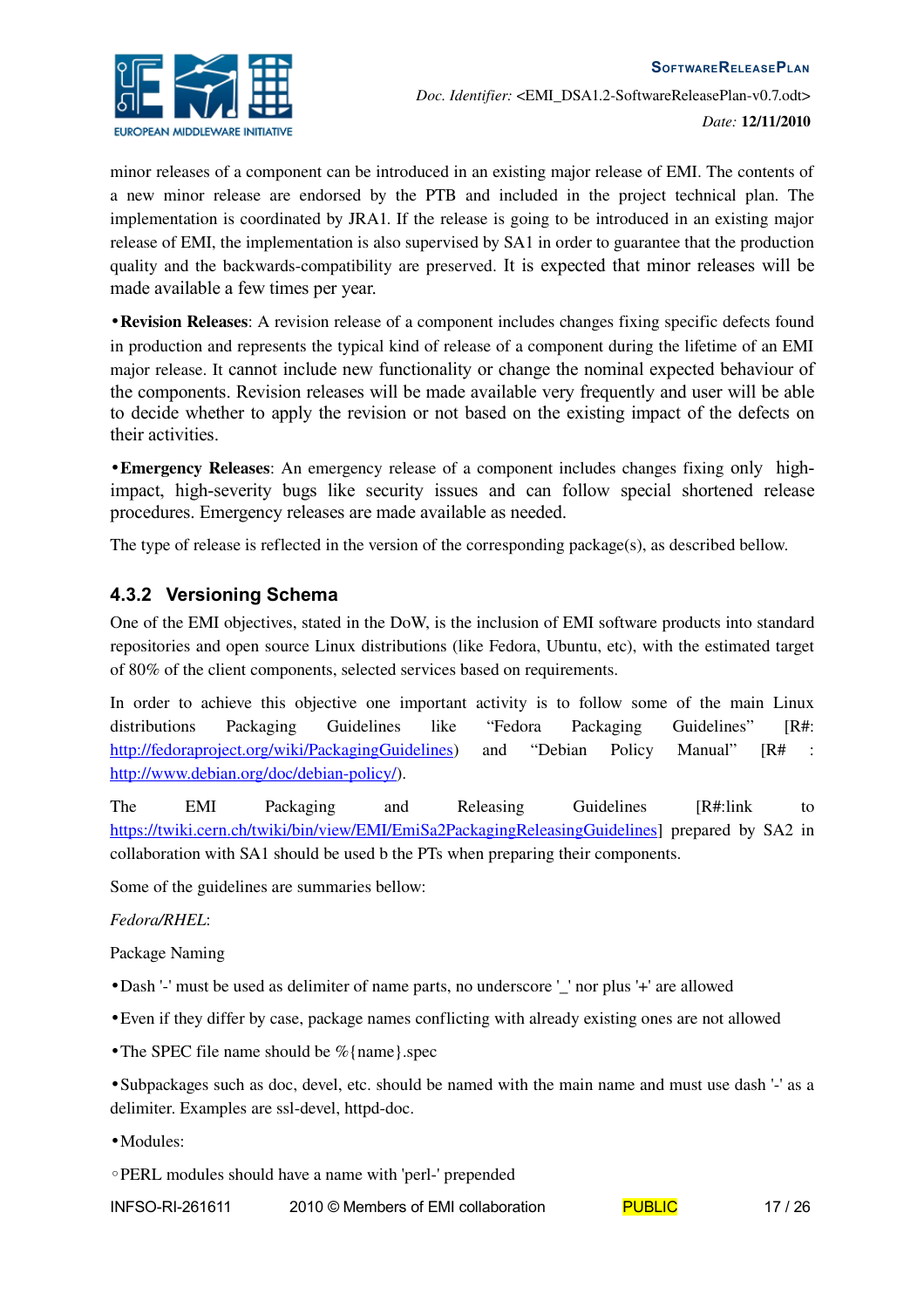

*Doc. Identifier:* <EMI\_DSA1.2-SoftwareReleasePlan-v0.7.odt> *Date:* 12/11/2010

◦Python2 modules should have a name with 'python' prepended

◦Python3 modules should have 'python3' instead of 'python'

Package Versioning

- •RPMs versions are: VERSION and RELEASE
- •VERSION and RELEASE are delimited by dash ''
- •No dash is allowed in the VERSION

• To use a single SPEC file for different distributions, it is recommended to append the %{?dist} tag in the RELEASE field

• To release bugfixes for old branches, the recommended way is to append a version after the %{?dist} tag in the RELEASE:

 $\degree$ Release:  $1\%$ {?dist} becomes  $1\%$ {?dist}.1 so that foo-1.0-1.fc4 < foo-1.0-1.fc4.1 < foo-1.0-1.fc5

EMI will adopt, for components releases, as VERSION-RELEASE numbering convention, the typical major.minor.revision(-[age/release]) schema, where:

–increment in major# reflects a change in the component interface or behavior, that can be backward incompatible

–increment in minor# reflects a change in the component interface or behavior backward compatible

–increment in revision# reflects bugs fixes, with no new features

–increment in release# reflects a rebuild due to change in the external dependencies; changes in the ABI that imply the rebuild of all the clients; an emergency release for component-x.y.z, when the version component-x.y.z+1 is already ready.

#### **4.4. RELEASE CRITERIA**

The section describes which will be the criteria that must be met before deployment in the production environment, based on quality assurance recommendations, quality control certification & validation criteria.

According to ITIL, the objective of the Release Management process is to ensure that:

- there are clear and comprehensive release and deployment plans that enable the customers to align their activities with these plans
- a release package can be built, installed, tested and deployed efficiently to a deployment group or target environment successfully and on schedule
- a new or changed service and its enabling systems, technology and organization are capable of delivering the agreed service requirements, i.e. utilities, warranties and service levels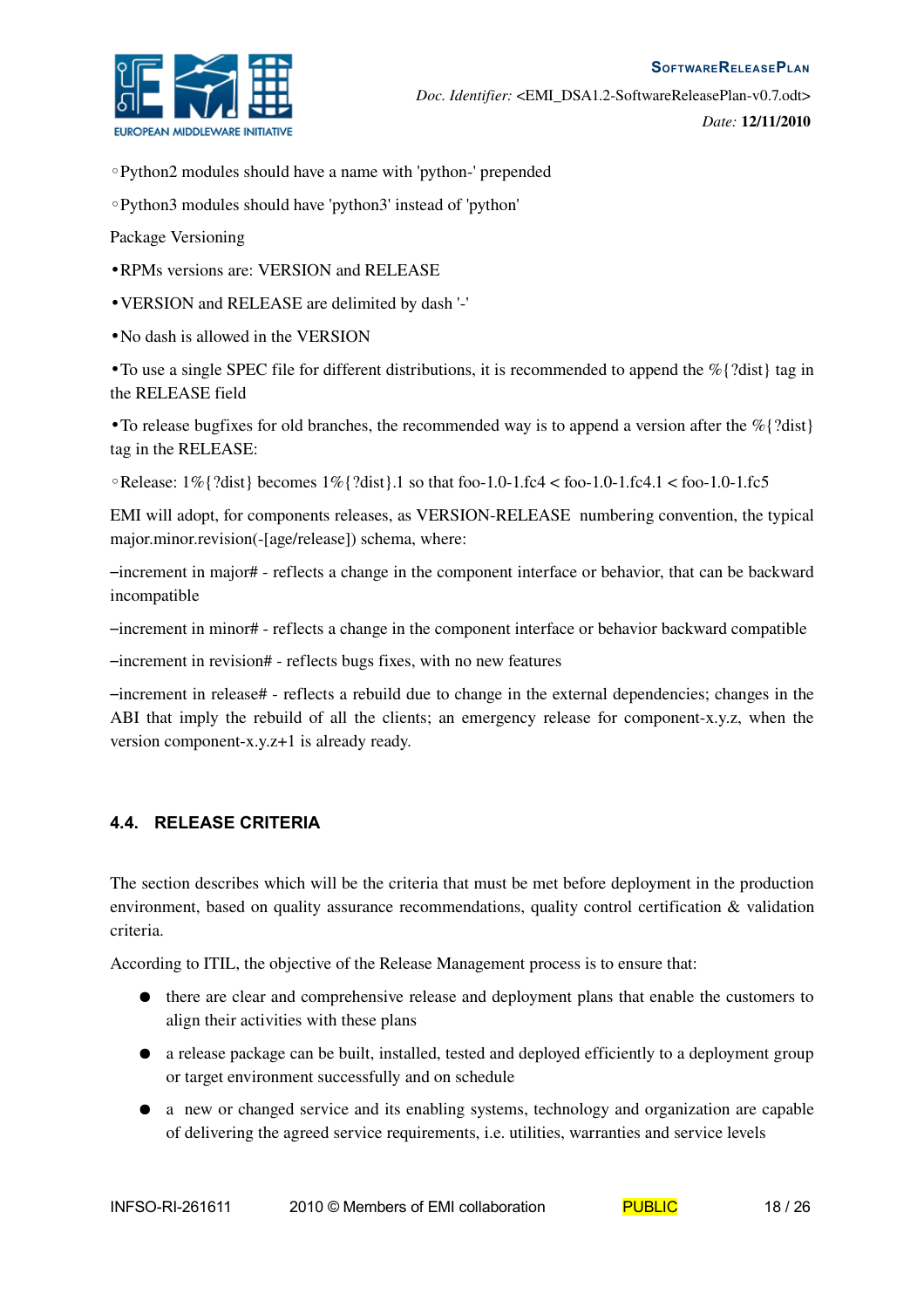

*Doc. Identifier:* <EMI\_DSA1.2-SoftwareReleasePlan-v0.7.odt> *Date:* 12/11/2010

- there is minimal unpredicted impact on the production services, operations and support organization
- customers, users are satisfied with the service transition practices and outputs, e.g. user documentation and training.

In order to be sure that these objectives are met, the EMI Release Process is based on SMART release criteria, where SMART stands for:

- $\bullet$  *Specific* the criteria is for the product (EMI) at this point in its life-cycle
- *Measurable* one can evaluate the software against it
- *Attainable* each criterion is achievable
- *Relevant* criteria are relevant by evaluating this product against what the customer wants and what developers wants
- *Trackable* one can evaluate the state of the criteria during the project

#### *General criteria* are:

- all code must compile and build for all mandatory platforms
- zero high priority bugs
- for all open bugs, documentation in release notes with workarounds
- all planned QA tests run, at least ninety percent pass
- functionality decided in planning phase is successfully tested on the release candidate
- ready to release by April 30!

To this criteria will be added *specific criteria* for each major EMI Release [R# reference to SA1 twiki containing the release criteria]

Aiming at achieving the objectives present in the DoW:

- A target of 80% of clients in mainstream Linux distributions
- Software development tools aligned across activities, partners and middleware stacks
- After a transition period the entire project must be aligned on the same procedures and tools.

the Integration  $\&$  Configuration Task-Force arrived at the following conclusions [Reference to Cnfiguration & Integration Guidelines]:

- A single tool will be used to perform integration builds from source (nightly builds). All build tools will be supported and integrated via this unified integration system.
- Even though ETICS cannot be considered the optimal tool for each environment, it is the only one able to handle an integration build from source of all the four middleware distributions. Therefore it will be used to produce a first unified integration system.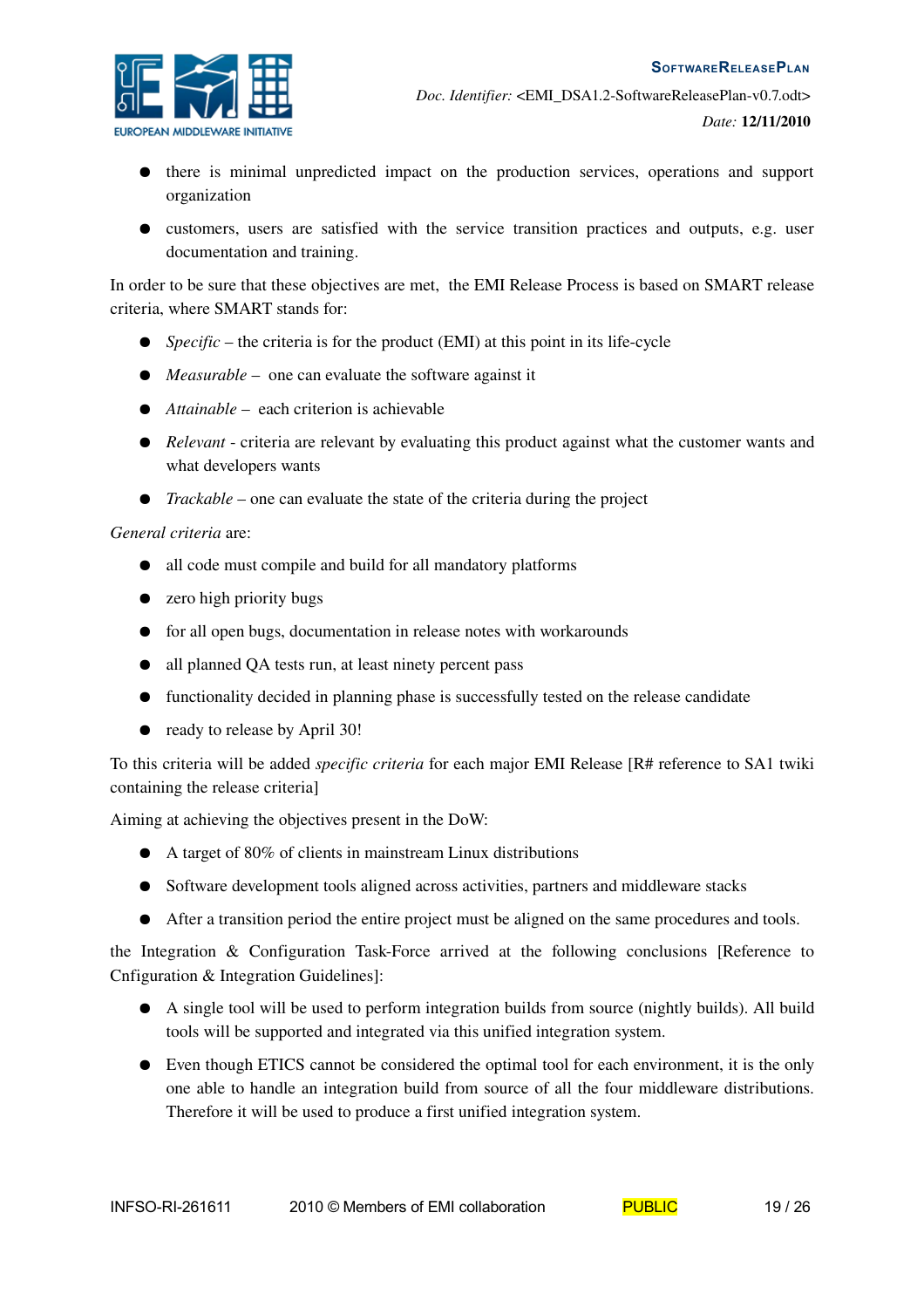

- EMI is to use a common build, test and QA system as much as practically possible. Currently the system of choice is ETICS. All components to be released as part of EMI must have configurations in ETICS
- EMI is released on two sets of platforms, mandatory and optional. Mandatory platforms must be supported by all components in EMI, optional platforms can be supported by individual PTs depending on needs of technical capabilities. Currently EMI 0 and 1 are going to be supported on RHEL5 and compatible platforms and Debian 5 and compatible platforms on 32 and 64bit platform
- All components in EMI must be provided in the standard packaging formats typical of the supported mandatory platforms. Currently this means rpms for RHEL5 and compatible platforms and debs for Debian 5 and compatible platforms
- The EMI Repository must contain always non conflicting packages and only packages that are not commonly available on standard OS repositories or other mainstream repositories such as Fedora or EPEL

The way to release a component within an EMI release is by mean of a Release Candidate (RC), that will be characterized by the following information:

- List of packages affected by the change and the URL from where they can be downloaded.
- Associated EMI major release.
- Release Notes: non-technical text written in good english giving an overview of the change introduced by the packages.
- List of bugs/feature requests fixed in the packages and the links to the corresponding item in the tracking tool.
- Link to the test report where the test results of the executed tests are included. This should prove that all mandatory tests relevant to the released packages have been executed successfully.
- Link to the relevant documentation (user guides, troubleshooting guides, etc...)
- List of known issues associated with the release.
- Changelog of each of the released packages containing the developer's comments associated with each change.

### **4.5. RELEASE PROCESS**

### **4.5.1 Coordination Meetings, Communication Channels**

The role of the Engineering Management Team (EMT) is to take decisions on the the technical management of releases, discuss on integration issues, and analyze user support requests.

Weekly meetings, telephone conferences, are organized each Monday, from 15:00 to 16:30 to discuss: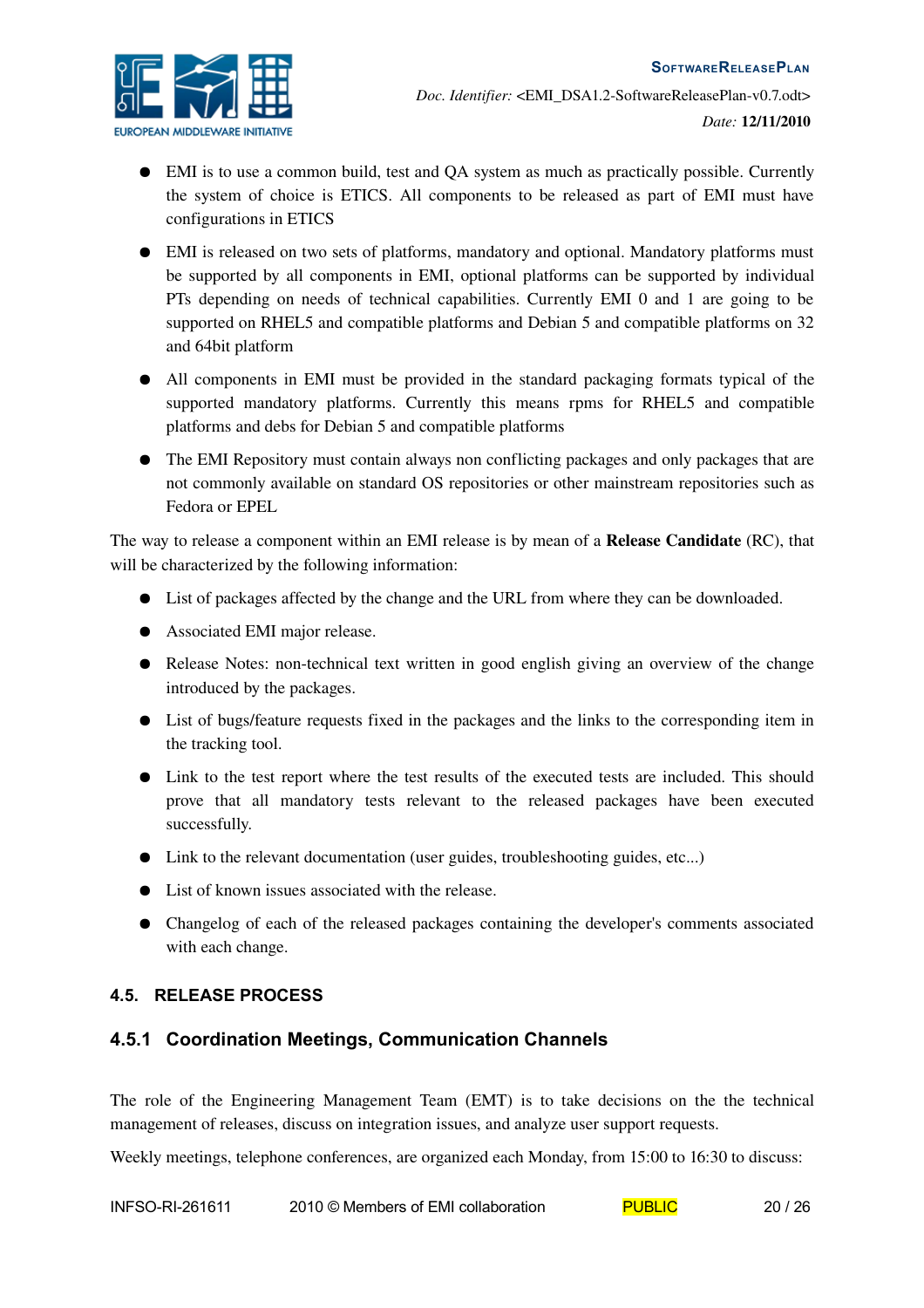

- status of releases:
- supported platforms;
- external dependencies;
- ETICS-configurations,
- $\bullet$  test & certification;
- documentation:
- $\bullet$  updates in Guidelines for Configuration & Integration, Packaging & Releasing, Change & Release Management, Testing & Certification, Metrics Generation
- review of the RfC (Request for Change):
- checks whether the information in the RFC is illogical, unfeasible, unnecessary or incomplete.

Meetings are held using the EVO system [Ref.] and the agendas are available under Indico [Ref.]. Developers are encouraged to subscribe to the mailing-list  $emt@eu-emi.eu$ , used for the EMT discussions, communications of meetings. All details are included on the EMT twiki page at [REF]

### **4.5.2 External Dependencies**

One of the issues of having to integrate 4 middleware stacks is that the external dependencies used by different middleware distributions are of different versions and are taken from different sources The solution found by the Configuration  $\&$  Integration Task-Force is that all components will try to use default versions from OS YUM/APT repositories and EPEL.

A common list of dependencies for all components was created [Ref] and is used to install them on the VM images used by the ETICS-build system.

To add external dependencies, as this should be added also in the ETICS project configuration, PTs should follow the steps bellow:

- A PT requests to have an external dependency with a certain version in the ETICS project configuration;
- The PT confirms that the dependency + version can be installed from OS or EPEL;
- If the dependency comes from another repository or the requested version is not available:
	- 1. The PT justifies the need for it in the EMT
	- 2. The EMT approves the distribution of the external dependency from the emi-third-party repository.
	- 3. The PT is then responsible for maintaining the external dependency in ETICS.
	- 4. The information on the special external dependencies is added among the imformations of the Release Candidate of the requesting component
	- 5. The affected components are released to production with the external dependency.

| INFSO-RI-261611<br>2010 © Members of EMI collaboration | <b>PUBLIC</b> | 21/26 |
|--------------------------------------------------------|---------------|-------|
|--------------------------------------------------------|---------------|-------|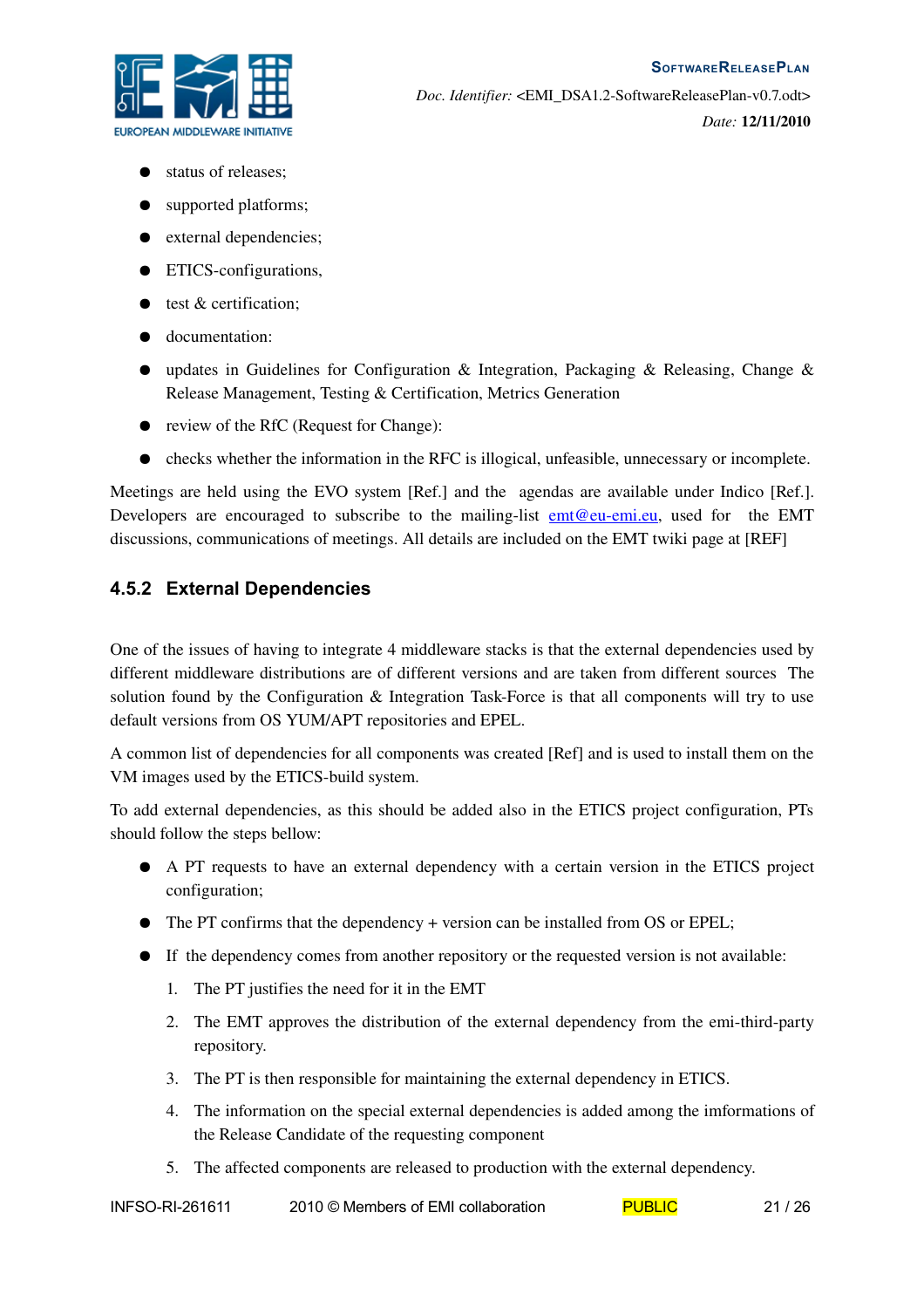

6. If a package is not available in the right package format (RPM or DEB) and it is required as dependency, the requester PT will be responsible of creating the proper package, building the package from source and making it available as an ETICS external.

#### **4.5.3 Build Process**

#### **4.5.3.1 The Build System**

ETICS build system [References #] will be used to perform integration builds from source (nightly builds) as being the only one able to handle an integration build from source of all the four middleware distributions. The content of an ETICS instance is structured as a set of hierarchies of entities, with one hierarchy for each project registered into the service; an entity can be a subsystem of the project or a component of a given subsystem. Every entity groups different configurations; a configuration contains all the information and instructions required for building, packaging and testing the software on one or more platforms.

All EMI components and subsystems should be in the "emi" project.

Interaction with ETICS can be done via the [web interface](https://etics.cern.ch/eticsPortal/) [Reference #] or command line tools. For more in-depth details and tutorials please see the [Etics documentation](https://twiki.cern.ch/twiki/bin/view/ETICS/WebHome) [Reference #]

#### **4.5.3.2 ETICS and user permissions**

Any user must register to ETICS in order to have the correct set of permissions granted to its role. The registration can be performed at the following page:

<https://etics.cern.ch:8443/eticsAdmin/public/registration/requestRegistration.jsp>

provides a fine-grained permission management: rights can be set up for the entire project or for each subsystem or component and also for a given configuration of subsystem or component.

The Release Manager has permissions on the entire "emi" project and can/will grant required permissions to all PT members for their subsystems and components. Management.

Further details about the permission management refer to: [Understanding Security in ETICS](http://support.eticsproject.eu/index.php?view=article&catid=2%3Atutorial&id=80%3Aundertanding-security-in-etics&option=com_content&Itemid=5)

#### **4.5.3.3 ETICS and Release management**

The configuration conventions adopted in using ETICS during the EMI project are described in details in the Configuration & Integration Guidelines [Reference #] and must be followed by the PTs when preparing a release.

ETICS project configurations:

The Release Manager maintains the ETICS project-configurations:

- emi\_R\_ $[0,1,2,3]$
- $\bullet$  emi\_B\_[0,1,2,3]\_dev

containing ….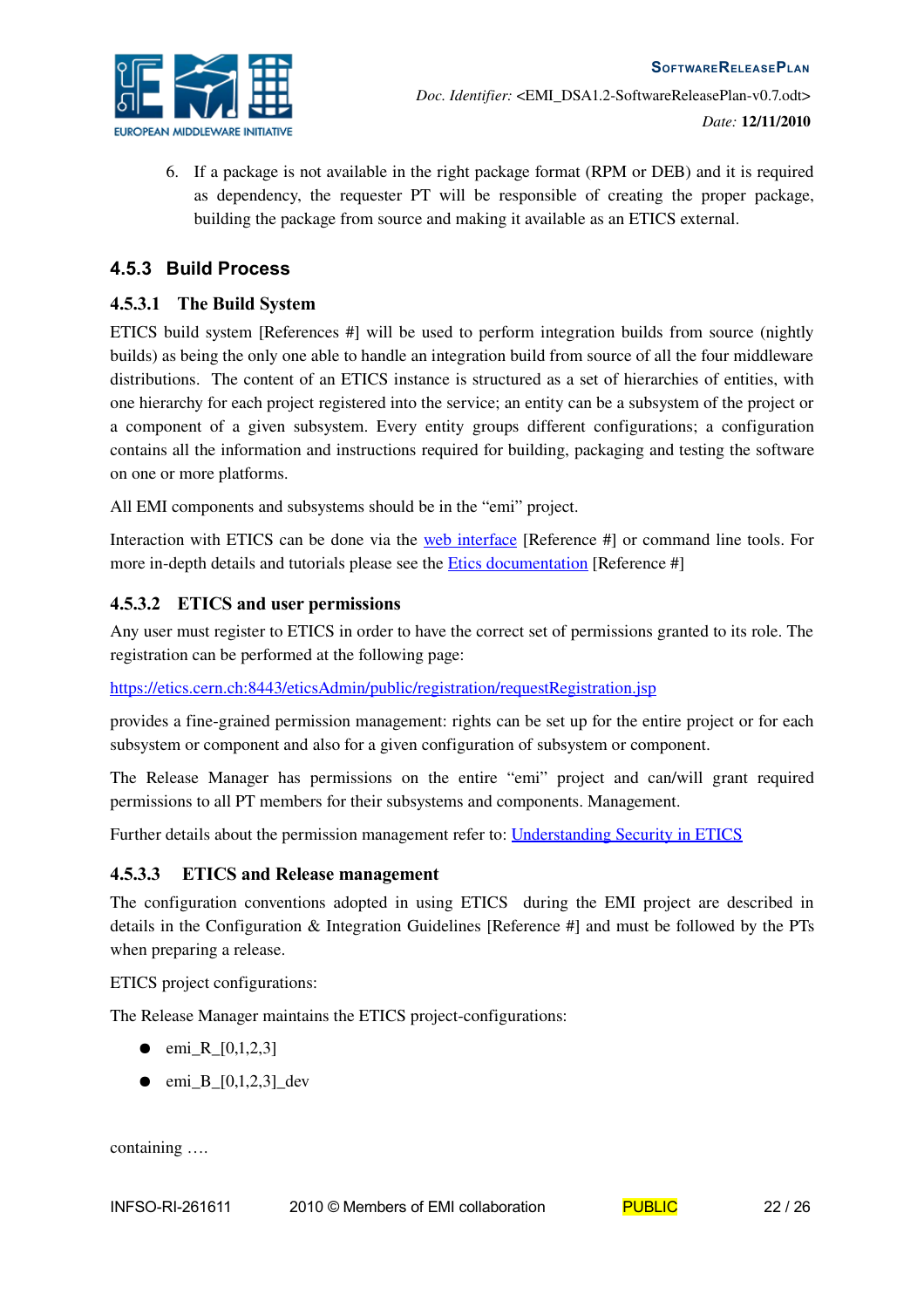

ETICS EMI Project Properties:

- emiProjectVersion
- emiCopyrightText
- emiLicenseText

## **4.5.4 Release Tasks, Tracking tool (JIRA)**

The purpose of using tasks is to provide a unique place, the Release Schedule where all the information on the most significant activity performed by the developers is collected. A release task is typically justified by a one or more requirements coming from the users, it's a collection of Release Candidates for each component that has to be released to …

The Release Schedule contains a set of release tasks describing the upcoming EMI releases. All releases, scheduled and unscheduled (emergency), major, minor and revisions, should appear in the Release Schedule. This allows to have a complete history of the releases.

JIRA issue tracking tool, by Atlassian, is used to record the release tasks, the Release Schedule.

When a EMI release task is opened, the following important fields should be filled (detailed description of other fileds is present at Reference #):

- Summary
- Priority
- Affected Version
- Fix Version
- Components
- Environment
- **•** Description
- Assignee
- Watches
- Due

A component entering certification should always be associated to a release task, through a Release Candidate. For scheduled releases, the task should be opened well in advance. For unscheduled (emergency) releases, the task can be opened at the last minute.

When a component is Certified, the *Status* of the corresponding Release Candidate is set to Done by the PT/Release Manager, but the *Open/Close* field is left **Open**. The Release Manager is responsible for closing the task after moving the associated Release Candidates In production.

If the Release Candidate is rejected or sent back to the developers the release task is set back to Assigned.

INFSO-RI-261611 2010 © Members of EMI collaboration PUBLIC 23/26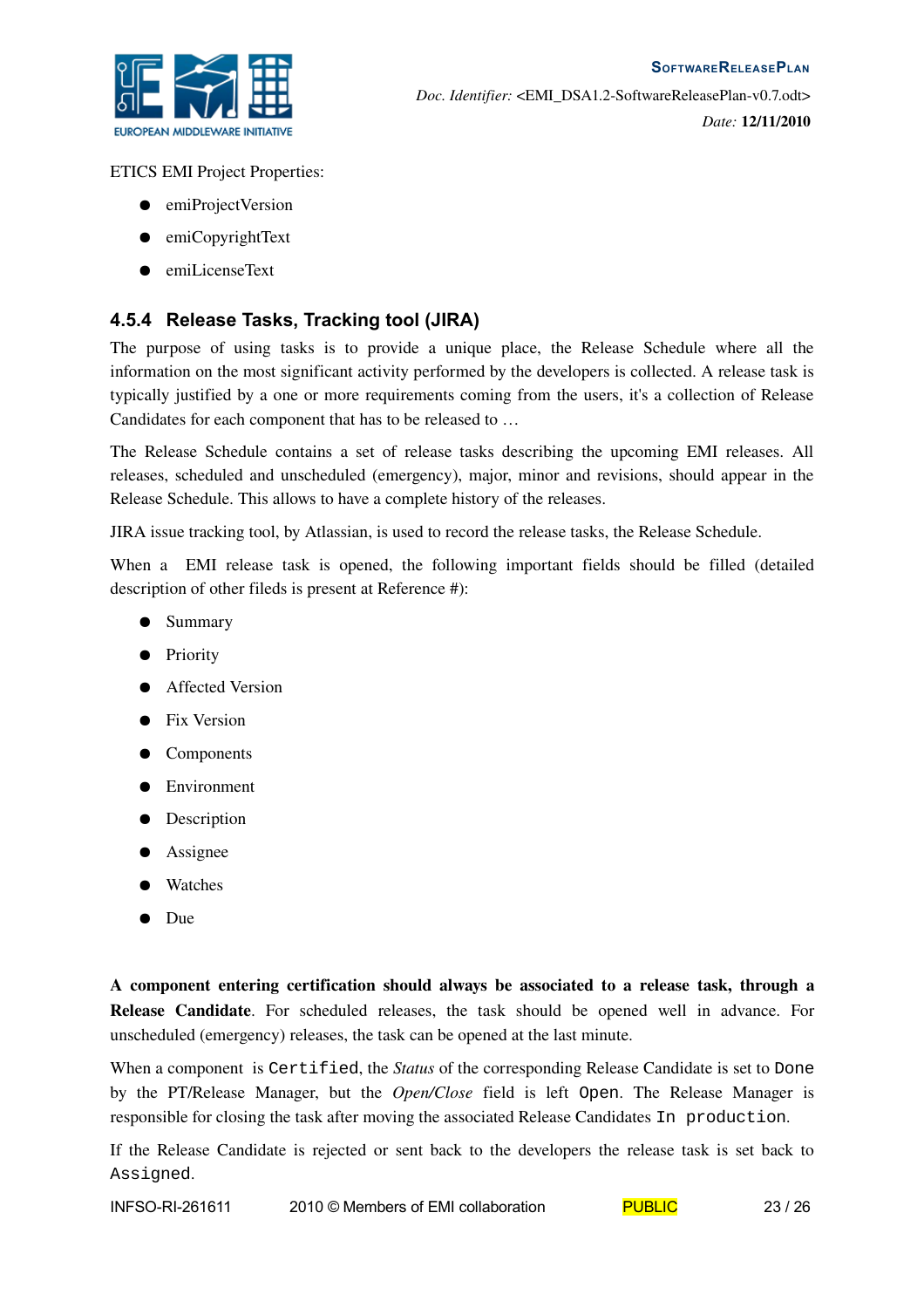

## **4.5.5 Delivery Strategy(EA announcements, EMI Repository upload)**

The section will describe the release process, from the coordination meetings (EMT) where decisions on features list, priorities, will be taken, to the tracking-system (issues fields description), description of the build process, management of external dependencies, and the delivery strategy – repository update, communication with EA-sites, EGI and other DCIs.

#### **4.6. RELEASE SCHEDULE**

**4.6.1 Time-Based Release Schedule, Maintenance Schedule**

#### **4.6.2 3-years Release Schedule**

**4.6.2.1 Feature List**

**4.6.3 EMI First Release Schedule**

#### **4.6.3.1 Feature List**

#### **4.6.3.2 Release Schedule**

The section will contain the motivation of time-based releases, the maintenance (EOL) schedule, a list of the features that we'll try to achieve during the three major releases and a detailed feature list and schedule for the first-year EMI-release.

**4.6.3.3**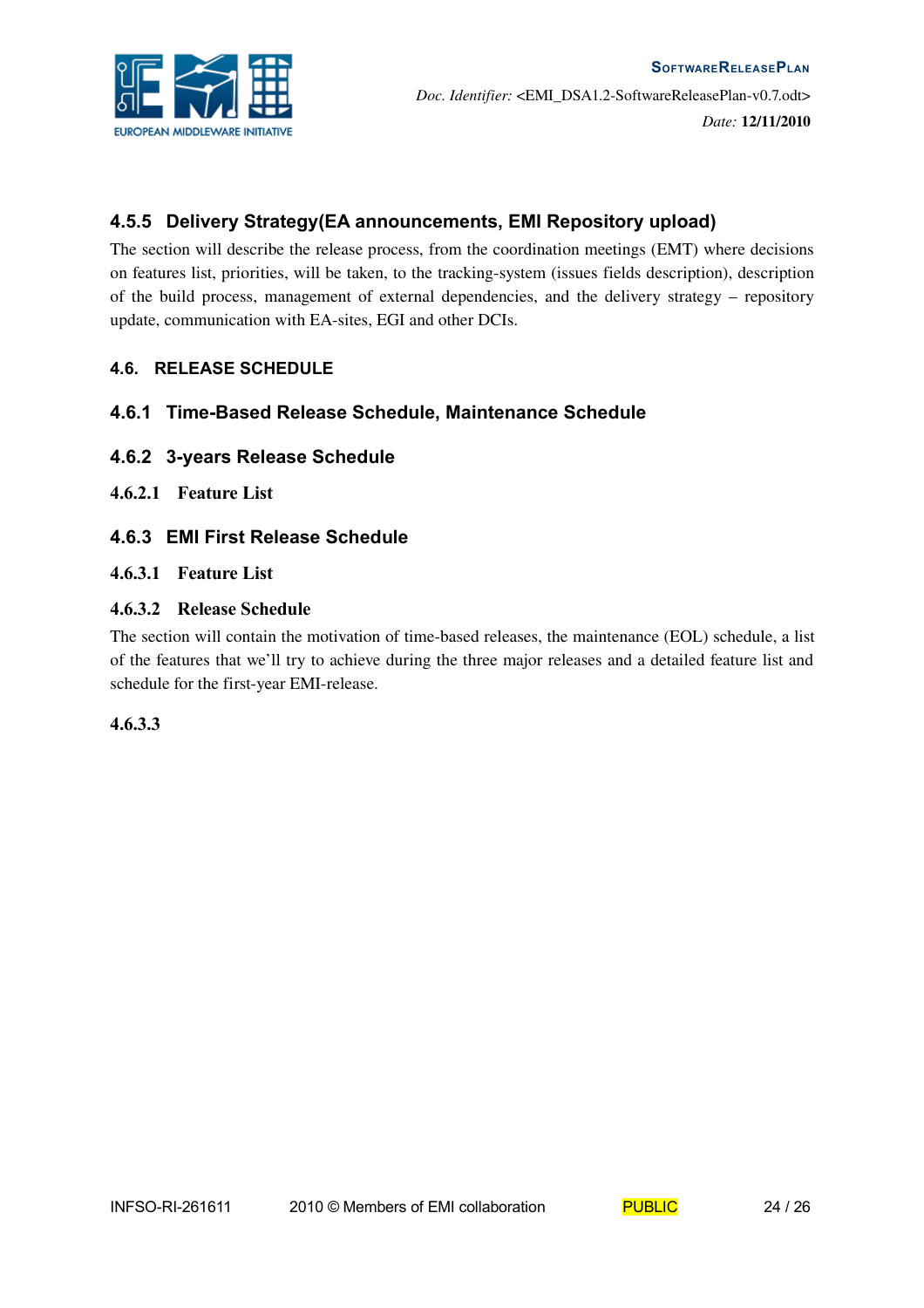

## **5. INTERNAL RELEASE EMI-0**

EMI-0 is an 'exercise' release designed to understand how to apply the agreed procedures, find any problem about tools and processes and in general fine tune the EMI software engineering process before the EMI 1 release. The outcome of EMI 0 is not expected to be released to external users. The goal of EMI 0 is to prepare a consistent, coherent repository of non-conflicting packages by the end of October 2010 without any specific commitment on functionality.